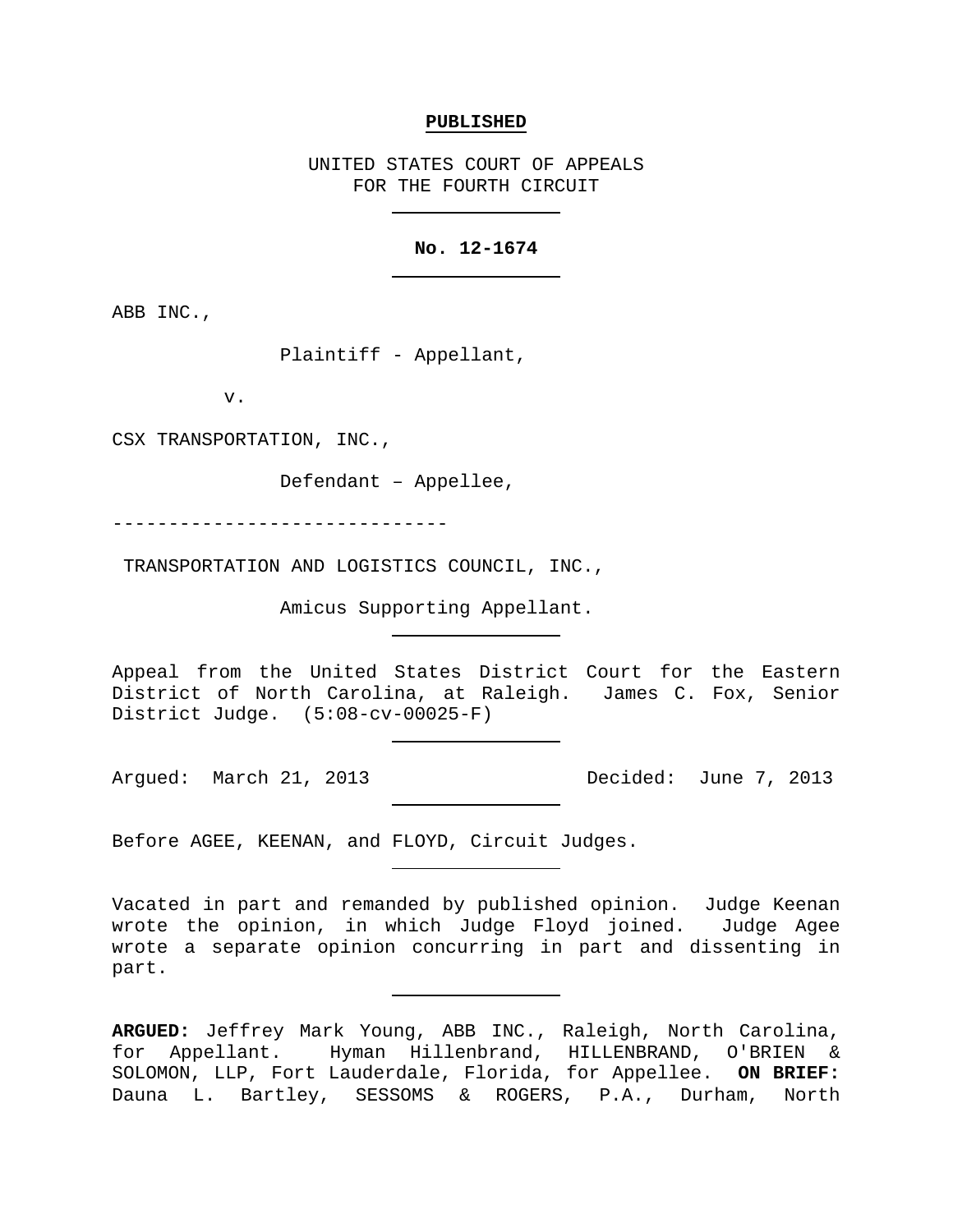Carolina, for Appellant. Thomas D. Garlitz, THOMAS D. GARLITZ, PLLC, Charlotte, North Carolina, for Appellee. Raymond A. Selvaggio, PEZOLD, SMITH, HIRSCHMANN & SELVAGGIO, LLC, Huntington, New York, for Amicus Supporting Appellant.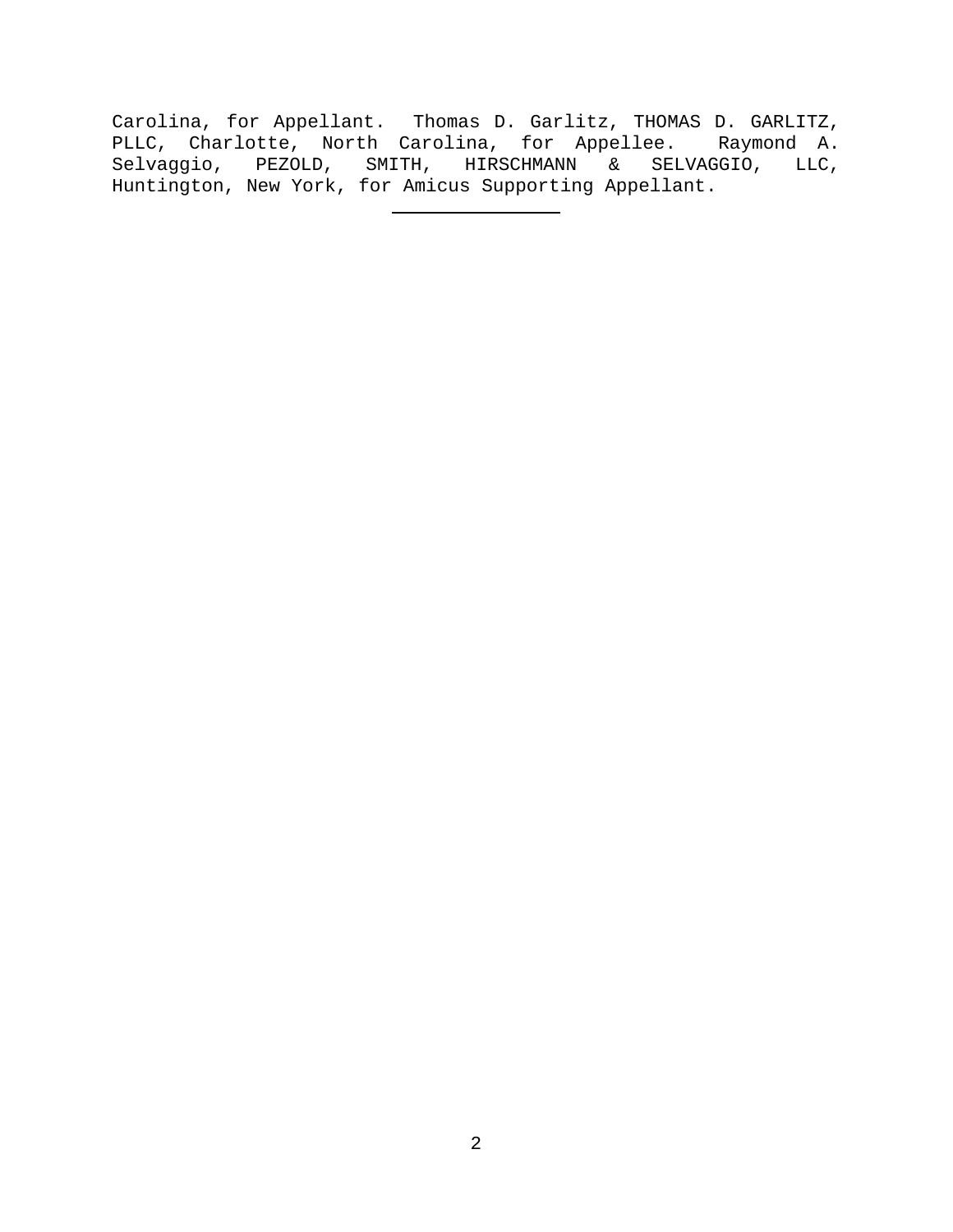BARBARA MILANO KEENAN, Circuit Judge:

In March 2006, rail carrier CSX Transportation, Inc. (CSX) transported an electrical transformer worth about \$1.3 million from shipper ABB Inc.'s plant in St. Louis, Missouri to a customer in Pittsburgh, Pennsylvania (the March 2006 shipment). ABB Inc. (ABB) later filed a complaint in the district court alleging that the transformer was damaged in transit, and that CSX was liable for over \$550,000, the full amount of the damage. CSX denied full liability, and alternatively contended that even if the court found CSX liable for the cargo damage, the parties had agreed in the bill of lading to limit CSX's liability to a maximum of \$25,000.

The district court held that the parties had limited CSX's potential liability in the bill of lading to \$25,000. The parties thereafter entered into a consent judgment, reserving ABB's right to appeal the district court's resolution of the liability limit issue. Upon our review, we conclude that the Carmack Amendment to the Interstate Commerce Act, 49 U.S.C. § 11706, subjected CSX to full liability for the shipment, and that the parties did not modify CSX's level of liability by written agreement as permitted in that statute. We therefore vacate the portion of the district court's judgment limiting any liability on the part of CSX to \$25,000.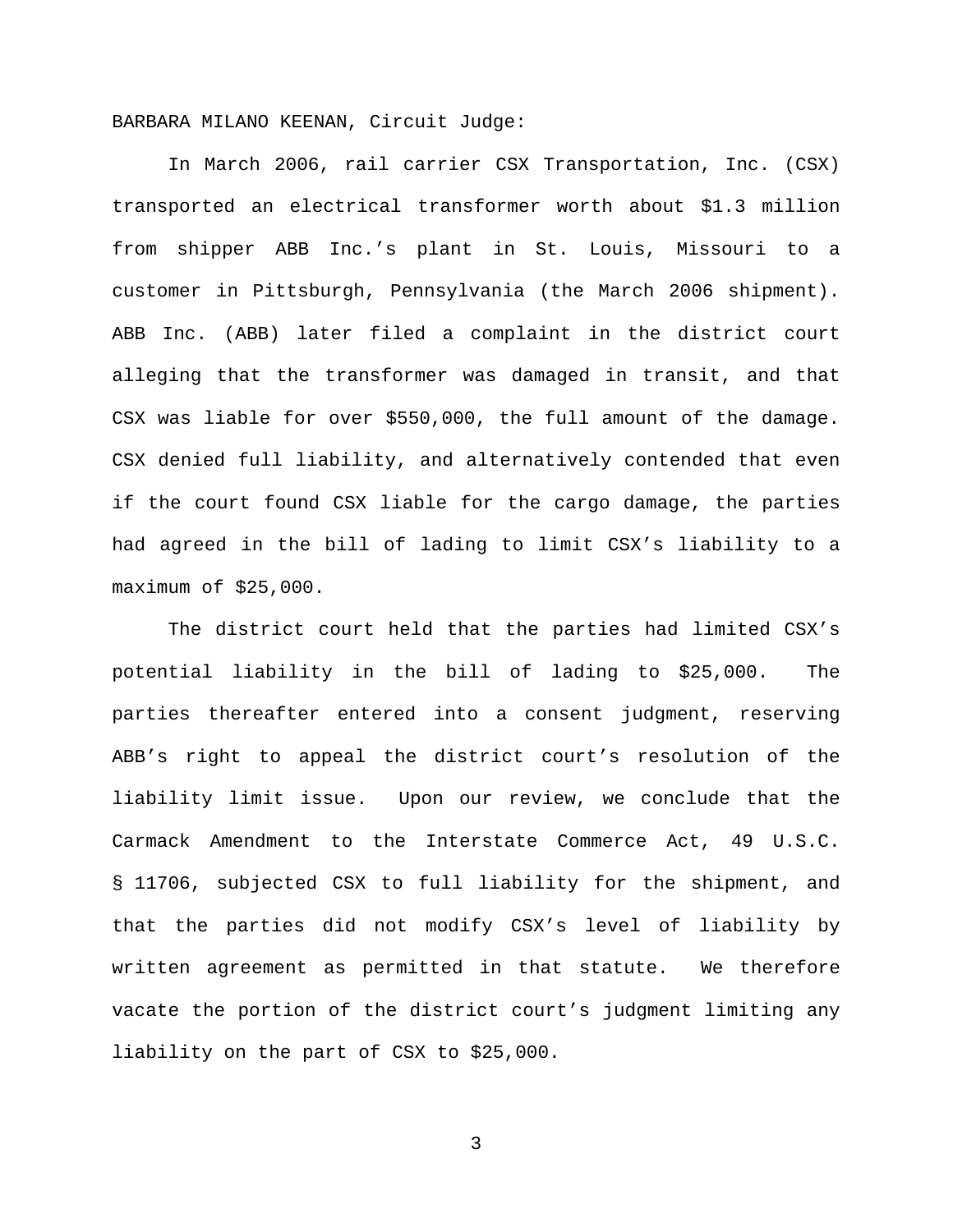We begin with a discussion of the complex regulatory scheme governing interstate freight shipments, and the historical context in which the shipment in this case occurred. We also address the role of the Carmack Amendment, which restricts carriers' ability to limit their liability for cargo damage.

## A.

In 1887, Congress enacted the Interstate Commerce Act (ICA), 24 Stat. 379, to regulate the transportation industry. Emerson Elec. Supply Co. v. Estes Express Lines Corp., 451 F.3d 179, 183 (3d Cir. 2006). The Interstate Commerce Commission (ICC) initially was designated to administer this regulatory regime, but was replaced in 1995 by the Surface Transportation Board. Id. at 183, 186; ICC Termination Act of 1995, Pub. L. No. 104-88, 109 Stat. 803, 932-34. Among other things, the ICC "regulated the railroad industry by requiring rates to be 'reasonable and just' and prohibited certain railroad practices, such as rate discrimination [and] price fixing," and eventually expanded to include the regulation of motor vehicle transportation. Emerson, 451 F.3d at 183.

Until 1995, carriers were required to file their rates, or "tariffs," publicly with the ICC. Tempel Steel Corp. v. Landstar Inway, Inc., 211 F.3d 1029, 1030 (7th Cir. 2000);

4

I.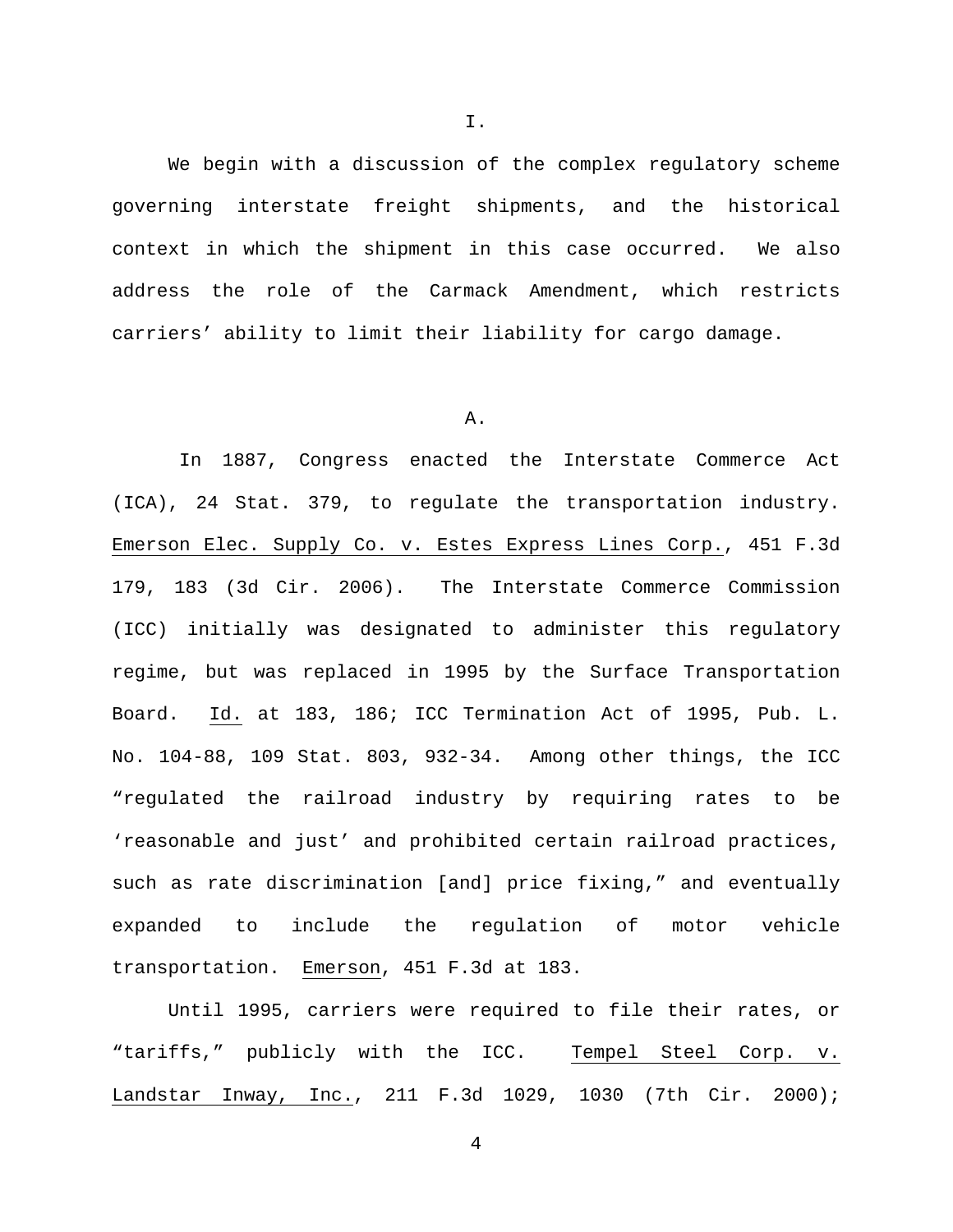Comsource Indep. Foodserv. Cos. v. Union Pac. R.R., 102 F.3d 438, 442 (9th Cir. 1996). Under this scheme, "the filed rate govern[ed] the legal relationship between shipper and carrier," and the carrier could not deviate from the published tariff. Maislin Indus., U.S. v. Primary Steel, 497 U.S. 116, 119-20, 126 (1990). For these reasons, shippers and carriers generally were charged with notice of the terms that were required to be included in the carrier's published tariffs. See id. at 127 (citing Louisville & Nashville R.R. Co. v. Maxwell, 237 U.S. 94 (1915)).

In 1995, in an effort to ease regulatory burdens on the transportation industry, Congress abolished the requirement that tariffs be filed as public documents. ICC Termination Act of 1995, Pub. L. No. 104-88, 109 Stat. 803; Tempel Steel Corp., 211 F.3d at 1030. The term "tariff," even when still used by shippers and carriers "out of habit," is now merely a contractual term with "no effect apart from [its] status as [a] contract[]."<sup>[1](#page-4-0)</sup> <u>Tempel Steel Corp.</u>, 211 F.3d at 1030.

<span id="page-4-0"></span><sup>&</sup>lt;sup>1</sup> At the time of the 1995 deregulation, Congress imposed on rail carriers a new obligation to make their rates available to<br>shippers, in lieu of the public-filing requirement. ICC in lieu of the public-filing requirement. ICC Termination Act of 1995, Pub. L. No. 104-88, 109 Stat. 803, 830 (codified at 49 U.S.C. § 11101). Section 11101(b) provides:

A rail carrier shall also provide to any person, on request, the carrier's rates and other service terms. (Continued)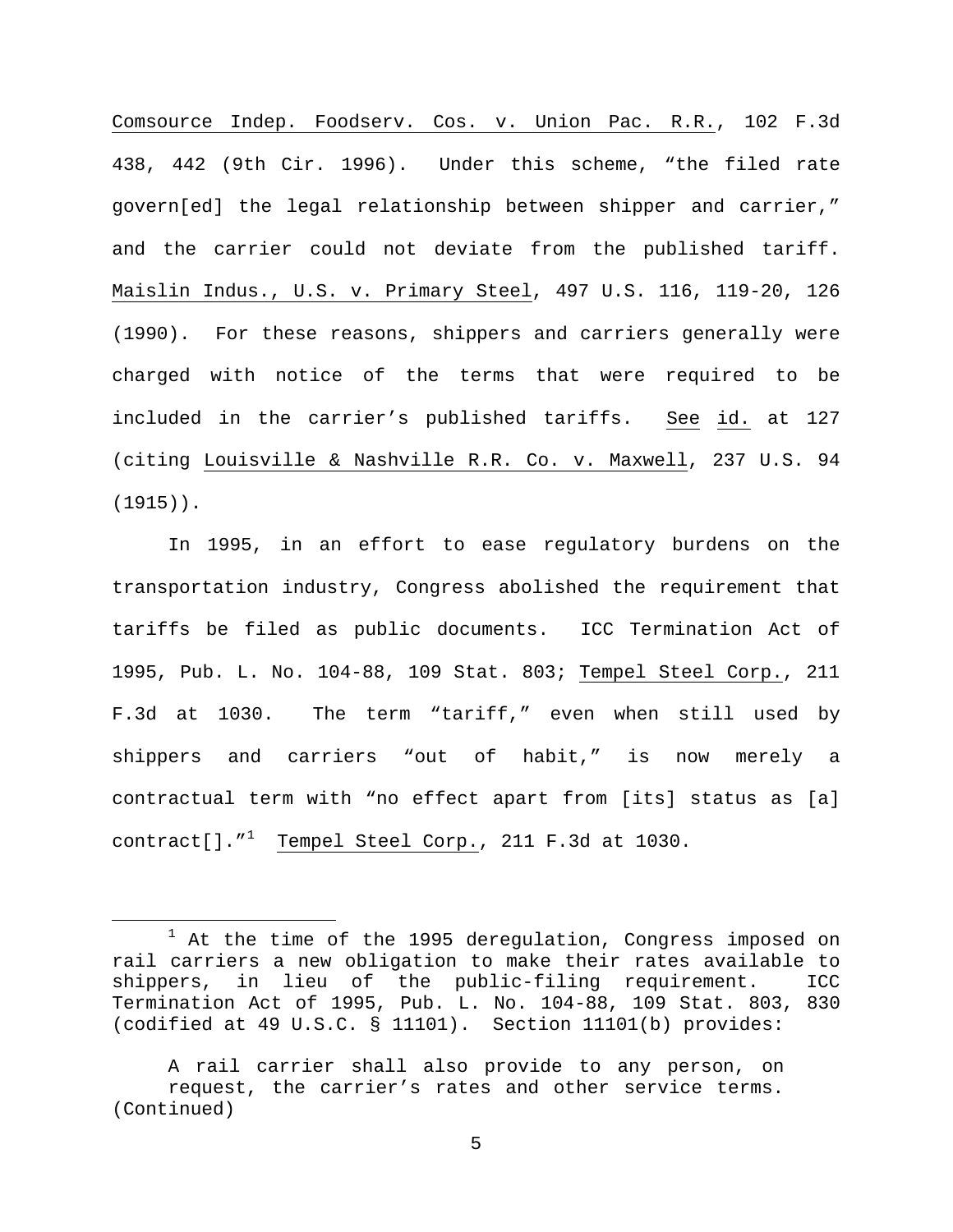The Carmack Amendment, 49 U.S.C.  $\frac{1}{2}$  $\frac{1}{2}$  $\frac{1}{2}$  11706,<sup>2</sup> originally enacted in 1906 as an amendment to the ICA, "creates a national scheme of carrier liability for goods damaged or lost during interstate shipment under a valid bill of lading." $3$  5K Logistics, Inc. v. Daily Express, Inc., 659 F.3d 331, 335 (4th Cir. 2011) (citation and internal quotation marks omitted). The statute requires that a rail carrier issue a bill of lading for property it transports, and that a carrier is liable to the "person entitled to recover" under the bill of lading "for the

The response by a rail carrier to a request for the carrier's rates and other service terms shall be—

Ĩ.

(1) in writing and forwarded to the requesting person promptly after receipt of the request; or

(2) promptly made available in electronic form.

<span id="page-5-0"></span> $2$  This appeal involves rail carriers, which are subject to the provisions of 49 U.S.C. § 11706. Today, motor carriers are also subject to a separate provision of the Carmack Amendment, codified at 49 U.S.C. § 14706.

<span id="page-5-1"></span><sup>3</sup> A bill of lading "records that a carrier has received goods from the party that wishes to ship them, states the terms of carriage, and serves as evidence of the contract for carriage." Norfolk S. Ry. v. James N. Kirby, Pty Ltd., 543 U.S. 14, 18-19 (2004).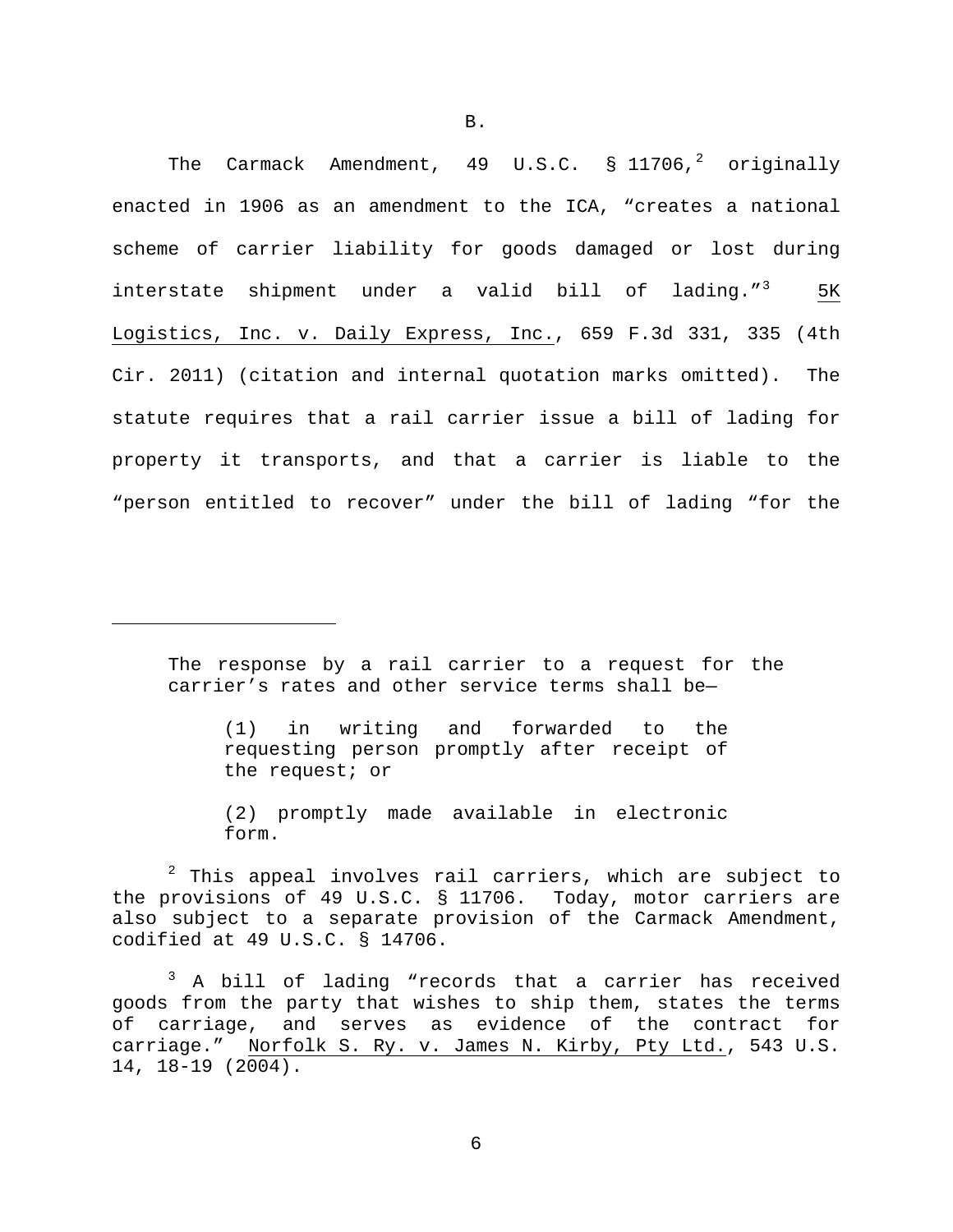actual loss or injury to the property" caused by a carrier. $^4$  $^4$  49 U.S.C. § 11706(a). The Carmack Amendment specifies that "[f]ailure to issue a receipt or bill of lading does not affect the liability of a rail carrier." Id.

Subsection (c) of the statute provides only a limited exception to full carrier liability:

> (1) A rail carrier may not limit or be exempt from liability imposed under subsection (a) of this section except as provided in this subsection. A limitation of liability or of the amount of recovery or representation or agreement in a receipt, bill of lading, contract, or rule in violation of this section is void. . . .

> (3) A rail carrier providing transportation or service subject to the jurisdiction of the Board under this part may establish rates for transportation of property under which—

(A) the liability of the rail carrier for such property is limited to a value established by written declaration of the shipper or by a written agreement between the shipper and the carrier. . . .

49 U.S.C. § 11706(c) (emphasis added). In other words, the Carmack Amendment "constrains carriers' ability to limit liability by contract," Kawasaki Kisen Kaisha Ltd. v. Regal-Beloit Corp., 130 S. Ct. 2433, 2441 (2010), by requiring that a

<span id="page-6-0"></span> $4$  To establish a prima facie case of carrier liability under the Carmack Amendment, a shipper must show (1) delivery of the goods to the carrier in good condition; (2) the cargo's arrival in damaged condition; and (3) the amount of damages. Oak Hall Cap & Gown Co. v. Old Dominion Freight Line, Inc., 899 F.2d 291, 294 (4th Cir. 1990).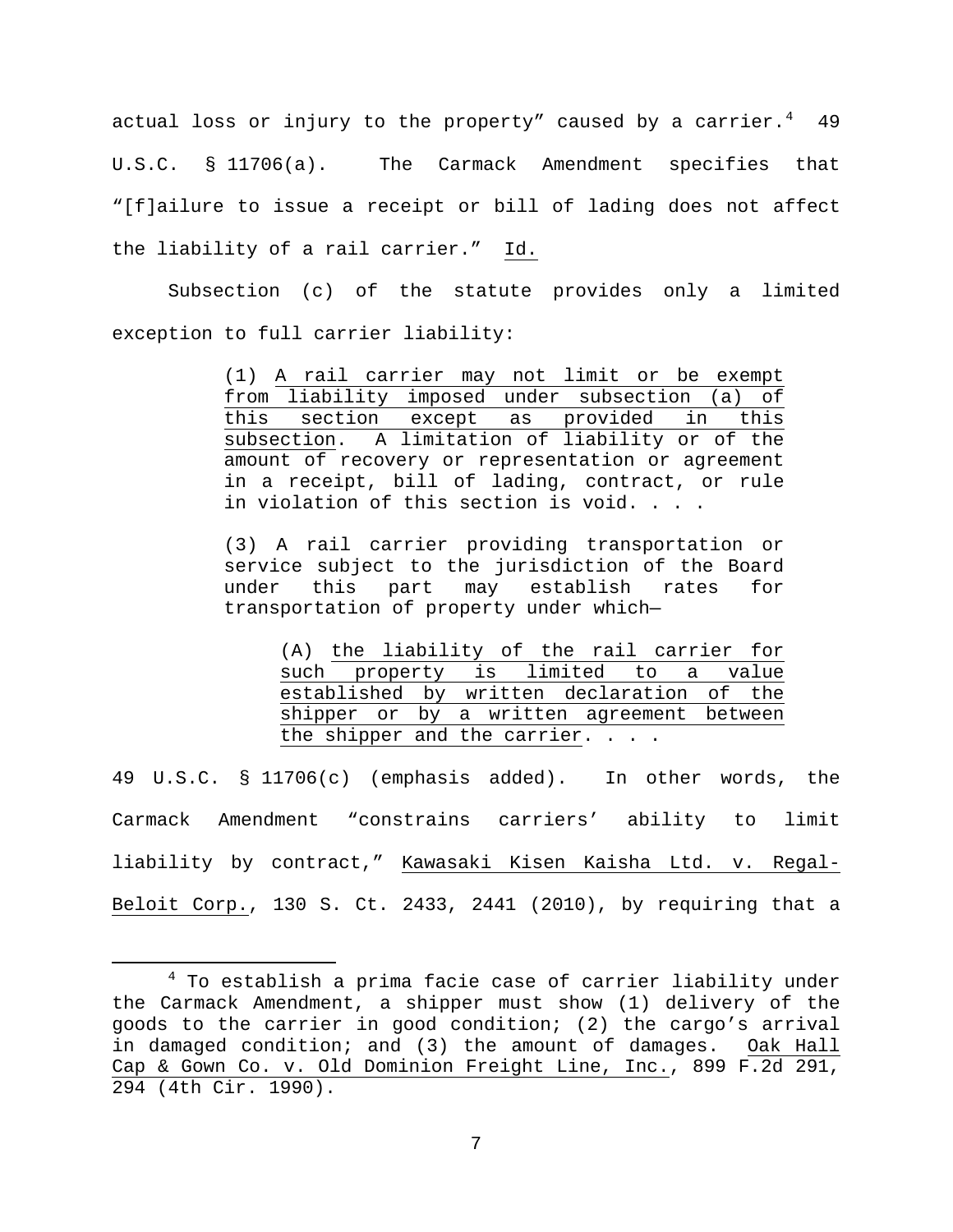rail carrier remains fully liable for damage caused to its freight unless the shipper has agreed otherwise in writing. 49 U.S.C. § 11706(a), (c); see also Emerson, 451 F.3d at 186 ("[A] carrier's ability to limit [its] liability is a carefully defined exception to the Carmack Amendment's general objective of imposing full liability for the loss of shipped goods.") (quoting Carmana Designs Ltd. v. N. Am. Van Lines, Inc., 943 F.2d 316, 319 (3d Cir. 1991)) (internal quotation marks omitted).<sup>[5](#page-7-0)</sup> The Carmack Amendment thus protects shippers from attempts by carriers to avoid liability for damage to cargo under the carriers' control, and "relieve[s] cargo owners of the burden of searching out a particular negligent carrier from among the often numerous carriers handling an interstate shipment of goods." Kawasaki, 130 S. Ct. at 2441 (citation omitted).

To determine whether a carrier has limited its liability consistent with the strictures of the Carmack Amendment, courts

<span id="page-7-0"></span><sup>&</sup>lt;sup>5</sup> In this opinion, we reference cases involving the transportation of goods by motor vehicles under Section 14706, as well as cases involving rail carriers under Section 11706. As relevant here, pursuant to Section 14706, motor carriers are by default liable for "the actual loss or injury to the property caused" by the carrier, but the carrier's liability may be limited "to a value established by written or electronic declaration of the shipper or by written agreement between the carrier and shipper if that value would be reasonable under the circumstances surrounding the transportation." 49 U.S.C. §  $14706(a)(1)$ ,  $(c)(1)(A)$ .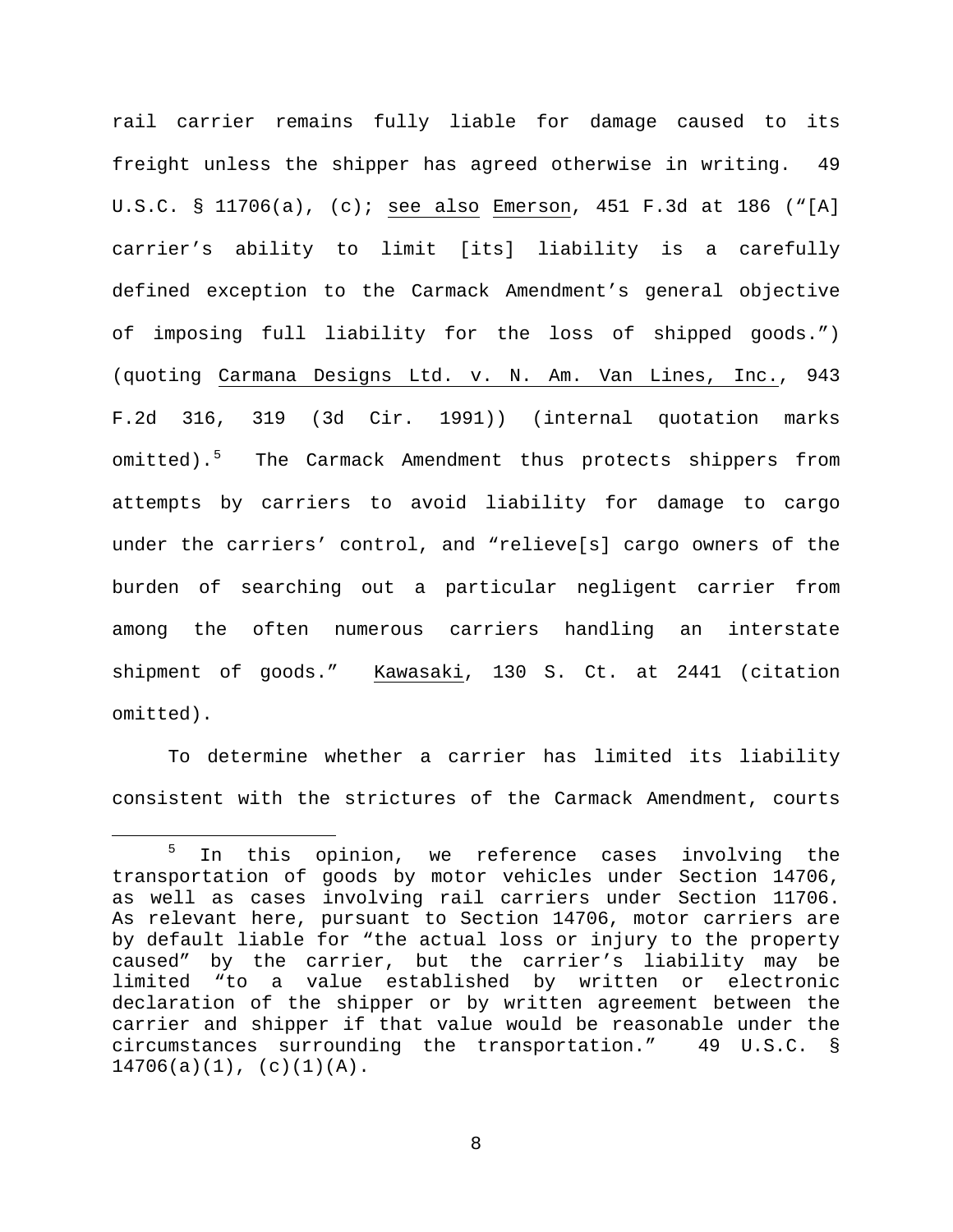have applied a four-part test, under which carriers must: (1) provide the shipper, upon request, a copy of its rate schedule; $^6$  $^6$ (2) "give the shipper a reasonable opportunity to choose between two or more levels of liability; (3) obtain the shipper's agreement as to his choice of carrier liability limit; and  $(4)$ issue a bill of lading prior to moving the shipment that reflects any such agreement." OneBeacon Ins. Co. v. Haas Indus., 634 F.3d 1092, 1099-1100 (9th Cir. 2011); see also Chandler v. Aero Mayflower Transit Co., 374 F.2d 129, 137 (4th Cir. 1967) (explaining the requirement of "reasonable notice" to choose between levels of liability). The Carmack Amendment's exception allowing for limited liability is "a very narrow exception to the general rule" imposing full liability on the carrier. Toledo Ticket Co. v. Roadway Express, 133 F.3d 439, 442 (6th Cir. 1998) (citing Carmack Amendment for motor carriers, as previously codified at 49 U.S.C. § 10730). Courts "will [] carefully scrutinize[]" any alleged limitation of liability "to assure that the shipper was given a meaningful choice and exercised it as evidenced by a writing." Acro

<span id="page-8-0"></span> $6$  Before deregulation, the first part of this test required that the carrier have maintained a tariff with the ICC. OneBeacon Ins. Co. v. Haas Indus., 634 F.3d 1092, 1099 (9th Cir. 2011) (citing Hughes Aircraft Co. v. N. Am. Van Lines, 970 F.2d 609, 611-12 (9th Cir. 1992)).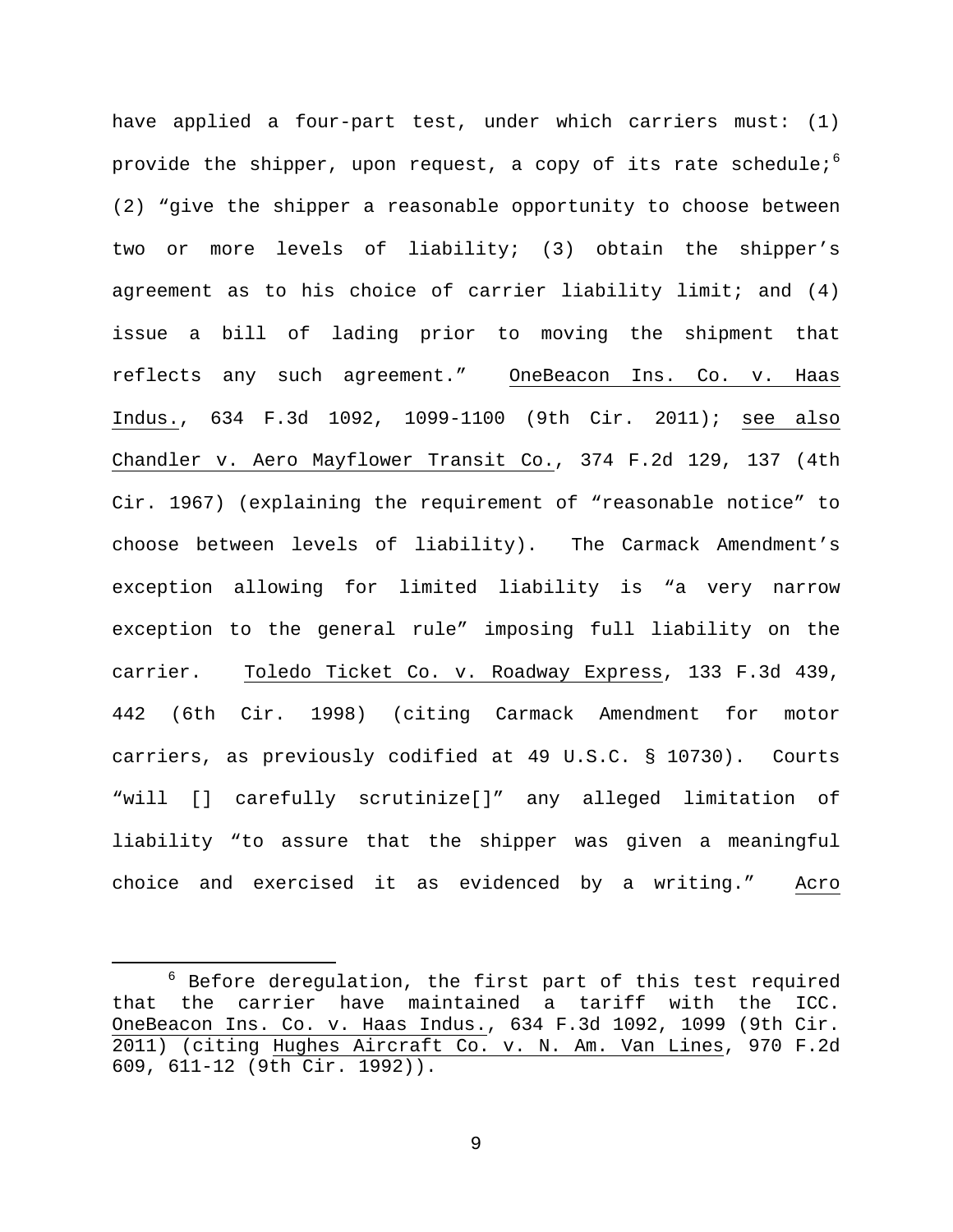Automation Sys. v. Iscont Shipping, 706 F. Supp. 413, 416 (D. Md. 1989).

### II.

In its complaint filed against CSX, ABB alleged that CSX was liable for the "actual loss or injury arising from the damage to the [t]ransformer" under the Carmack Amendment. ABB also asserted state law claims for negligence and breach of contract.

CSX did not admit liability, but raised as an affirmative defense that any liability on its part was limited to a maximum of \$25,000.<sup>[7](#page-9-0)</sup> CSX argued that the bill of lading (BOL) executed by ABB had incorporated by reference a \$25,000 liability limitation contained in a separate price list used by CSX.

The district court did not consider the issue whether ABB had established a prima facie case of liability against CSX but, on submissions by the parties, proceeded to consider the liability limitation issue. The court awarded summary judgment to CSX based on its defense that it had limited its liability. The court also reasoned that the Carmack Amendment did not apply to the shipment because the shipper, rather than the carrier,

<span id="page-9-0"></span> $7$  CSX also argued in the district court that the parties had entered into a private shipping contract governed by 49 U.S.C. § 10709, but assumed for purposes of summary judgment that the shipment was subject to the Carmack Amendment.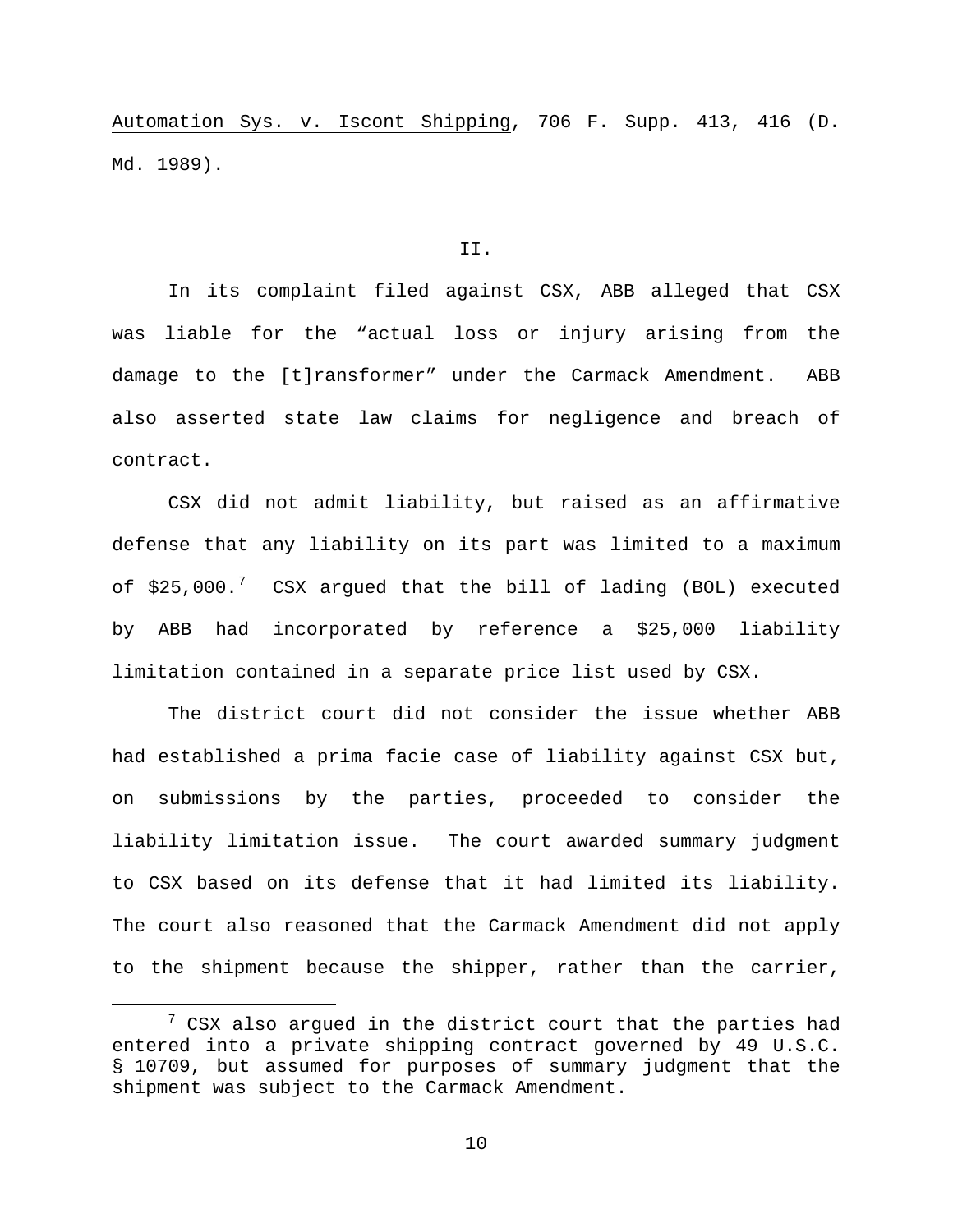had drafted the BOL. Pursuant to the consent judgment entered into by the parties, ABB timely appealed from the district court's determination regarding CSX's limitation of liability. $^8$  $^8$ 

Before beginning our analysis of the Carmack Amendment, we describe the two documents central to our resolution of this appeal. First, the BOL governing the March 2006 shipment is a partially completed copy of ABB's standardized bill of lading. The BOL included general information about the shipment, such as the date of transport, pick-up and destination locations, and scheduled transportation route. In the space on the form labeled "product value," ABB's traffic manager, Brian Brueggeman, entered "\$1,384,000." Although the box labeled "prepaid" (compared with "collect") was marked, the BOL did not include a price for the shipment or indicate the level of liability assumed by CSX for lost or damaged cargo.<sup>[9](#page-10-1)</sup> The space labeled "rate authority" was left blank, as was the box that included the following pre-printed language:

<span id="page-10-0"></span> $8$  The district court also dismissed ABB's state law claims, which decision is not at issue in this appeal.

<span id="page-10-1"></span><sup>&</sup>lt;sup>9</sup> In his deposition testimony, Brueggeman stated that he thought that ABB would receive full liability coverage by declaring the value of the transformer in the body of the BOL, although he did not include a notation to this effect in the document.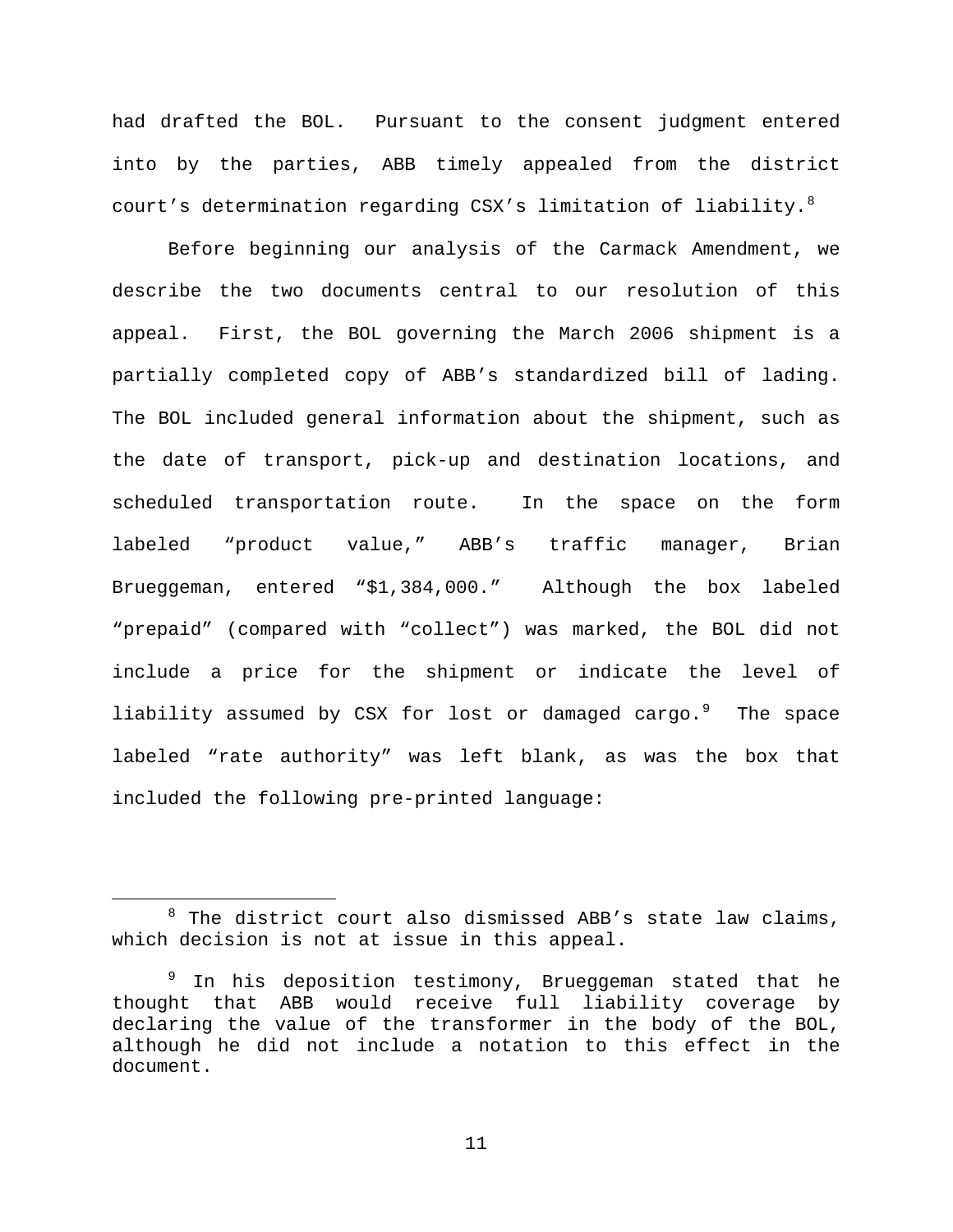NOTE – Where the rate is dependent on value, shippers are required to state specifically in writing the agreed or declared value of the property.

The agreed or declared value of the property is hereby specifically stated by the shipper to be not exceeding  $\zeta$  .  $^{10}$  $^{10}$  $^{10}$ 

The BOL also included certification language, which provided in part:

It is mutually agreed . . . that every service to be performed hereunder shall be subject to all the terms and conditions the Uniform Domestic Straight Bill of<br>Lading set forth . . . in Uniform Freight Lading set forth . . . in Uniform Freight Classification in effect on the date hereof, if this is a rail or a rail-water shipment . . .

Shipper hereby certifies that he is familiar with all the terms and conditions of the said bill of lading, including those on the back thereof, set forth in the classification or tariff which governs the transportation of this shipment, and the said terms and conditions are hereby agreed to by the shipper and accepted for himself and his assigns.

(emphasis added). $^{11}$  $^{11}$  $^{11}$  The BOL was signed by Brueggeman.

The second document at issue in this appeal is CSX Price List 4605, which was "issued" by CSX on November 18, 2005 and became "effective" on December 14, 2005. This twelve-page

<span id="page-11-0"></span> $10$  ABB employees were unable to edit or enter any information into this "declared value box" due to a feature of the computer program.

<span id="page-11-1"></span> $11$  In addition to the reference to a "tariff" in the certification, the following language appeared at the top of the BOL: "RECEIVED Subject to the Classifications and Lawfully filed tariffs in effect on the date of the issue of this Bill of Lading" (emphasis added).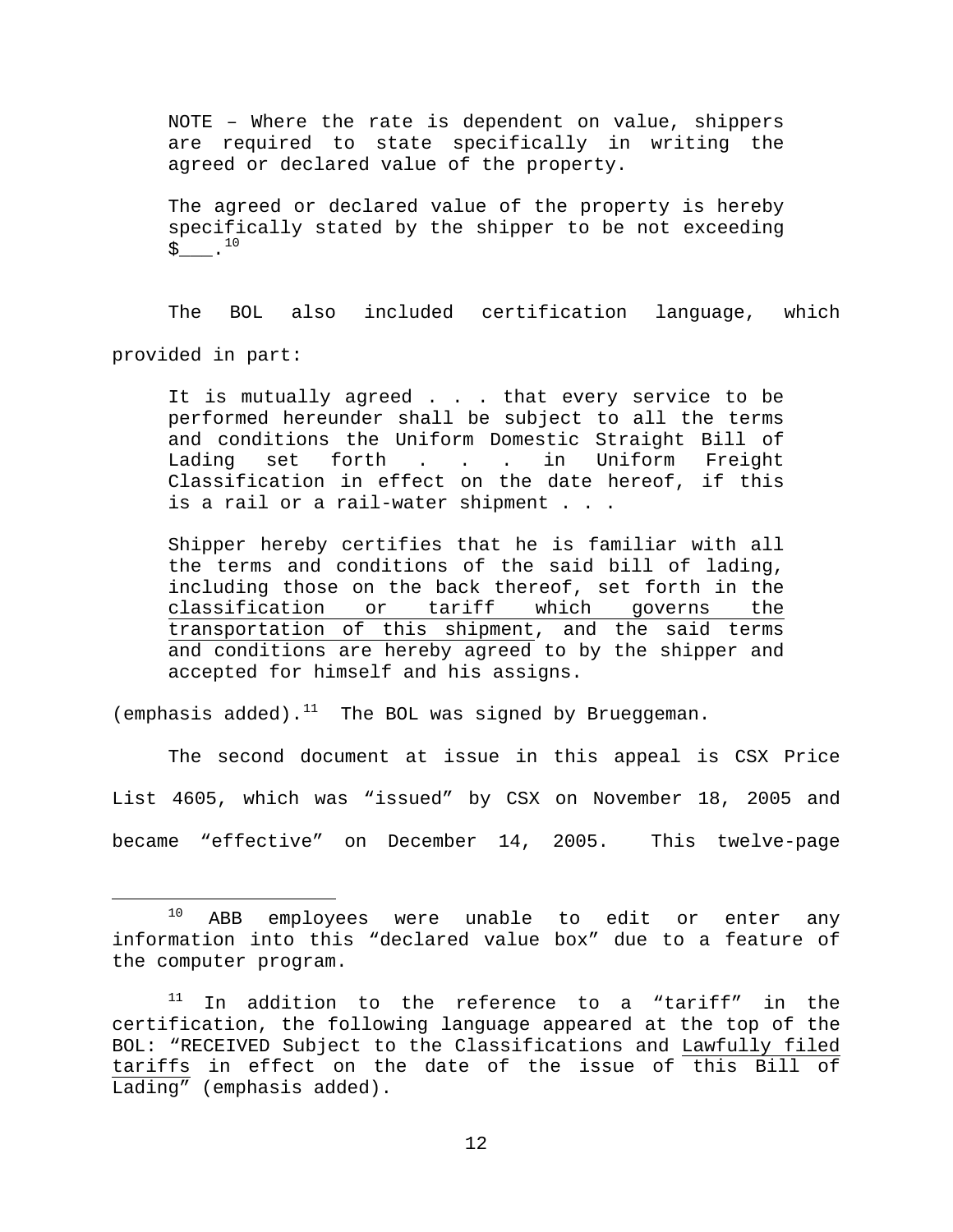document sets forth numerous rules applicable to CSX's transportation of machinery, such as, for example, procedures related to billing and to the loading and unloading of cargo. Relevant to this appeal is the section of Price List 4605 entitled "price restrictions." This section lists eighteen provisions, including the following:

Carriers' maximum liability for lading loss or damage will not exceed \$25,000 per shipment. Full liability coverage is only available by calling your sales representative for a specific quote.

CSX's corporate representative, Joseph McCauley, testified in his deposition that Price List 4605 does not provide varying rates associated with different levels of liability, and that in order to receive coverage for full liability under the list, a shipper must negotiate a rate directly with the carrier.

Neither Brueggeman nor his predecessor in ABB's traffic manager position, Craig Steffey, was aware of the existence of Price List 4605 prior to the March 2006 shipment. During his tenure, Steffey had obtained rate information from CSX by contacting the carrier directly and obtaining a quote specific to the intended shipment.

With respect to the March 2006 shipment at issue in this appeal, Brueggeman sought rate information on multiple occasions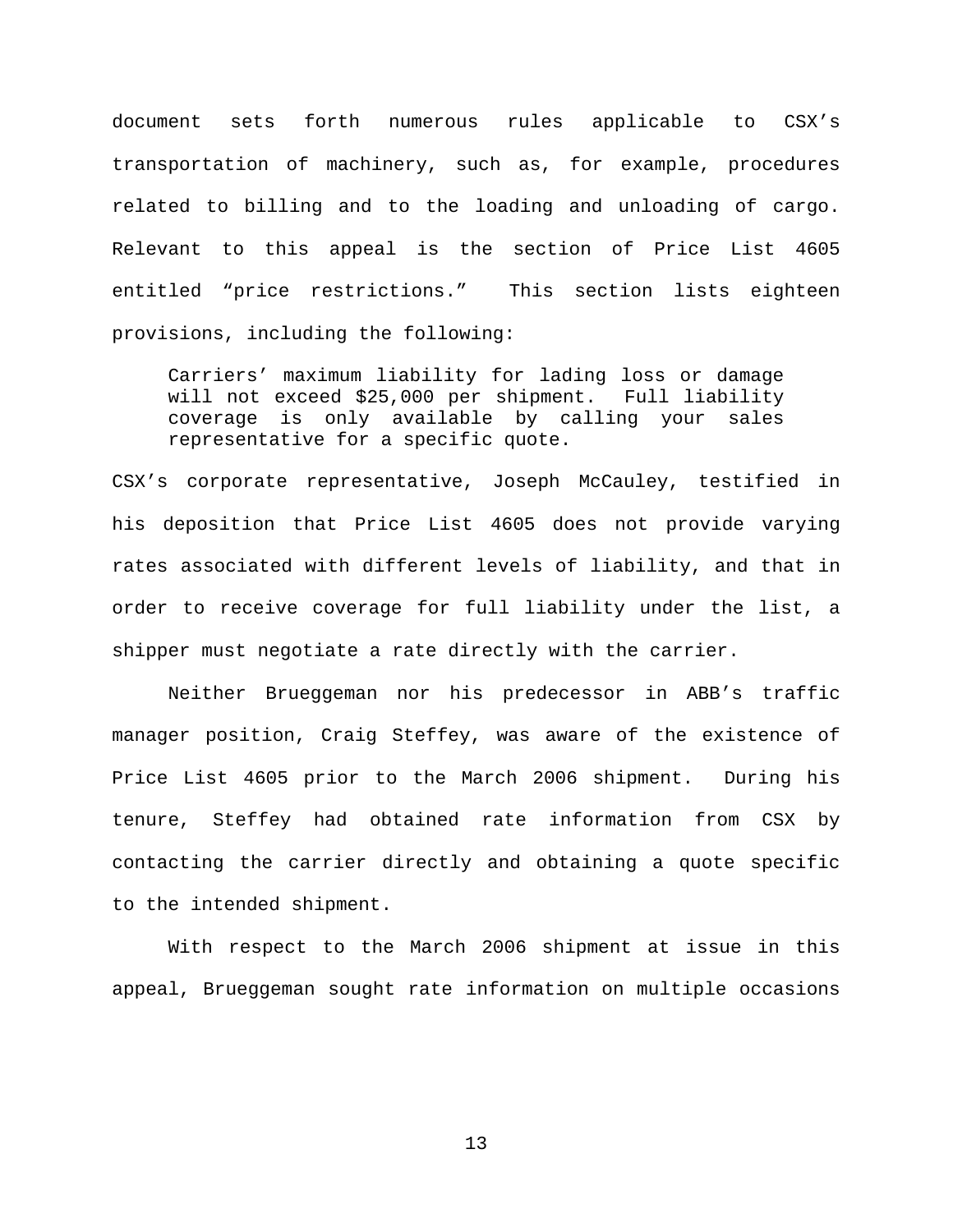without success from CSX personnel and from the CSX website, $^{12}$  $^{12}$  $^{12}$ and thus was unable to complete the space designated on the BOL for the "rate authority."<sup>13</sup> Brueggeman explained that because he had been unable to obtain the rate authority in advance, he would only learn the price of the shipment when he eventually received an invoice from CSX.

## III.

ABB argues that the district court erred in failing to apply the Carmack Amendment to ABB's shipment. According to ABB, because the parties did not agree in writing to limit the carrier's liability, CSX is liable under the plain language of the Carmack Amendment for the full value of the cargo damage.

In response, CSX argues that ABB, as the drafter of the BOL, is not entitled to the protection of the Carmack Amendment

<span id="page-13-0"></span> <sup>12</sup> Although McCauley claimed that Price List 4605 was available on the CSX website, Brueggeman testified that he could not recall ever seeing a price list, despite "look[ing] all over the website." In any event, it is undisputed that shippers could not request a full liability quote from CSX through the website.

<span id="page-13-1"></span><sup>&</sup>lt;sup>13</sup> At oral argument and in portions of its briefing, CSX appears to contest that Brueggeman attempted to obtain rate information for the shipment. Yet elsewhere in its briefing, CSX acknowledges that Brueggeman consulted the CSX website and<br>made inquiries to certain CSX personnel. Despite CSX's certain CSX personnel. allusions to the contrary, the record clearly indicates that Brueggeman affirmatively sought rate information from CSX, to no avail.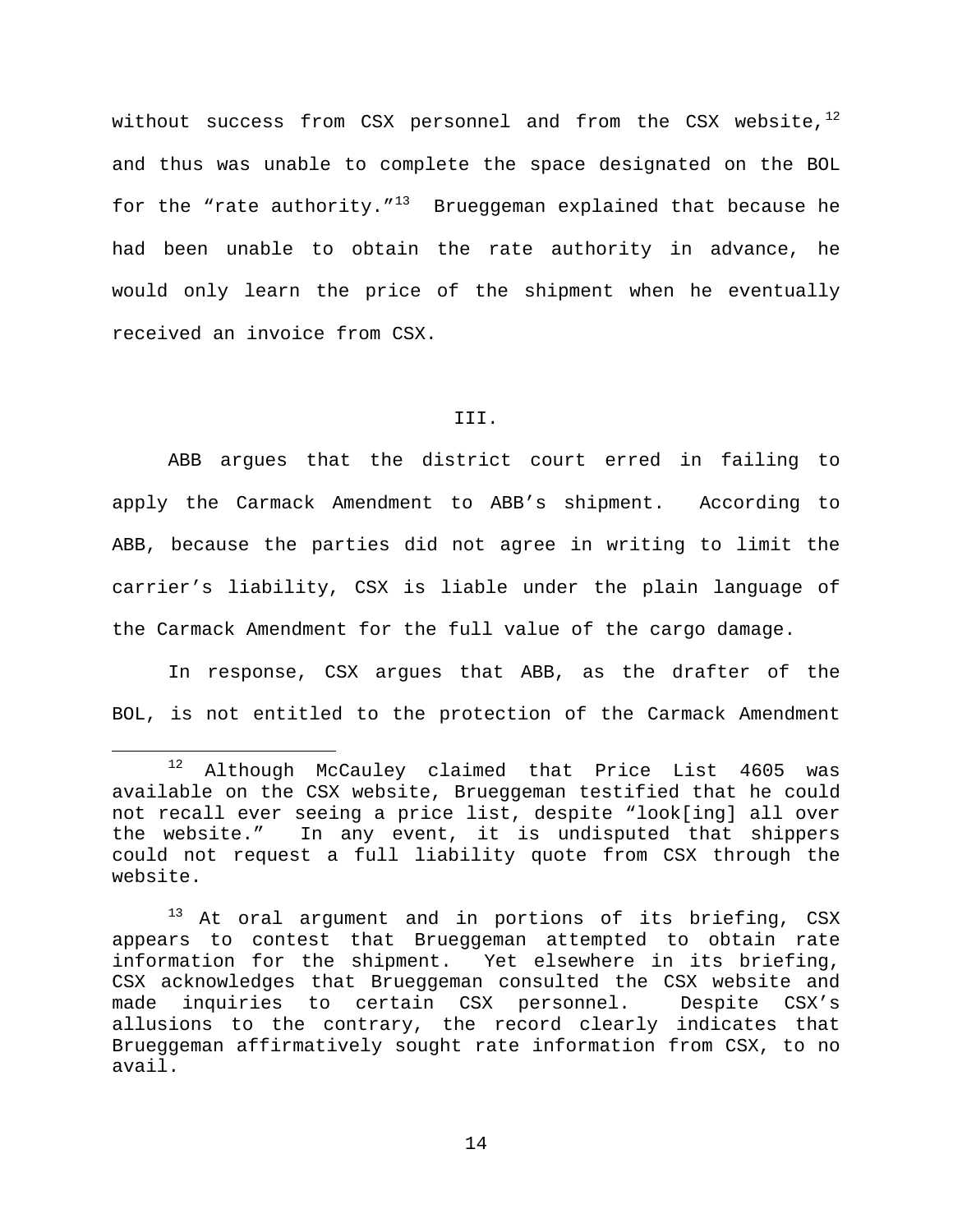and that, regardless, the BOL incorporated by reference the limitation of liability included in Price List  $4605.^{14}$  $4605.^{14}$  $4605.^{14}$  We disagree with CSX's arguments.

We nevertheless observe at the outset that ABB's problem in this case is partly of its own making. The record reflects that Brueggeman did not exercise due diligence in performing a key aspect of his job, namely, negotiating and obtaining rate and liability information for the shipment of very expensive equipment. $15$  We also recognize that ABB could have prevented many of the problems that occurred in this case not only by properly negotiating the shipping rate, but also by revising its standardized bill of lading to exclude outdated references to "tariffs" and "classifications" that were part of the pre-1995 regulatory scheme.

Despite ABB's failures, however, the Carmack Amendment imposed the burden of securing limited liability on the carrier, CSX, not on the shipper, ABB. 49 U.S.C. § 11706; Acro Automation Sys., 706 F. Supp. at 416. The plain language of the

<span id="page-14-0"></span> $14$  Based on the facts of this case, we are not confronted with a possible "written declaration of the shipper" as an exception to the imposition of full liability under the Carmack Amendment. 49 U.S.C. § 11706(c)(3)(A). Accordingly, we address only the "written agreement" exception. Id.

<span id="page-14-1"></span> $15$  We note that CSX's conduct also was culpable, given CSX's lack of accessibility to shippers over an extended period of time.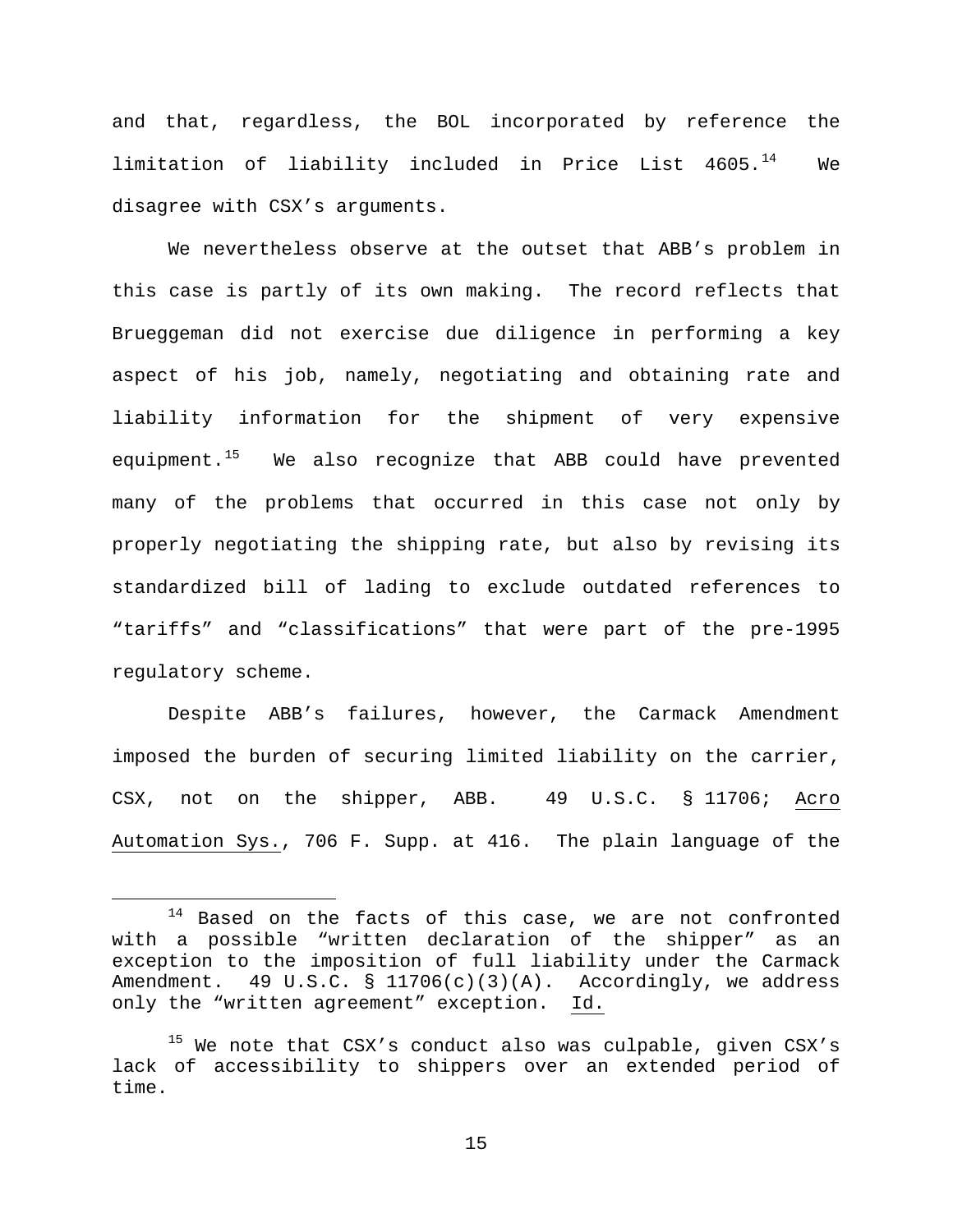statute provides that in the absence of a clear, written agreement by the shipper, the carrier is subject to full liability for actual losses. See 49 U.S.C. § 11706(a), (c).

To overcome this default posture of full liability imposed by the Carmack Amendment, the carrier and the shipper must have a written agreement that is sufficiently specific to manifest that the shipper in fact agreed to a limitation of liability. "[A] carrier cannot limit liability by implication. There must be an absolute, deliberate and well-informed choice by the shipper." Acro Automation Sys., 706 F. Supp. at 416 (citation omitted). Without a rule requiring at least some specificity in a written agreement, the shipper would not have "a reasonable opportunity to choose between two or more levels of liability," OneBeacon Ins. Co., 634 F.3d at 1099, but instead would be automatically and unwittingly subject to the carrier's unilateral choice of a rate authority. Cf. N.Y., New Haven & Hartford R.R. Co. v. Nothnagle, 346 U.S. 128, 135-36 (1953) ("Binding [the shipper] by a limitation which [the shipper] had no reasonable opportunity to discover would effectively deprive [the shipper] of the requisite choice; such an arrangement would amount to a forbidden attempt to exonerate a carrier from the consequences of its own negligent acts.").

We disagree with the district court's conclusion that, as a general matter, the Carmack Amendment does not apply when the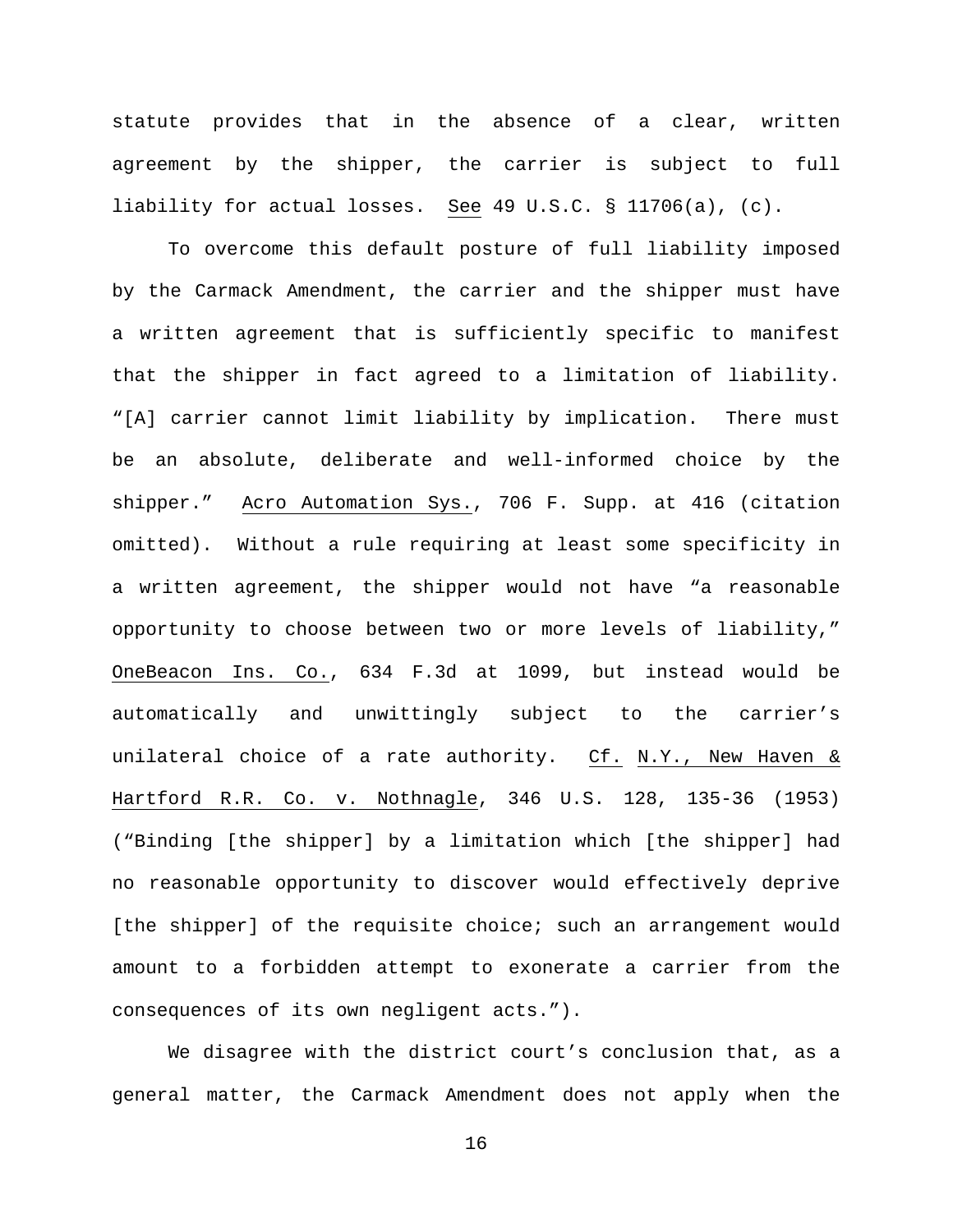shipper drafts the bill of lading. The text of the Carmack Amendment imposes full liability on carriers, without regard to which party prepared the bill of lading. The statute provides that a carrier's failure to issue a bill of lading "does not affect the liability of a rail carrier." 49 U.S.C. § 11706(a).

In this case, the parties did not reach a written agreement to limit CSX's liability and, accordingly, the Carmack Amendment operated to impose full liability on CSX. On its face, the BOL governing the March 2006 shipment was silent regarding the extent of CSX's liability. The space on the BOL labeled "rate authority," where a notation regarding rate and liability normally would be listed, was left blank. Moreover, the BOL did not contain any references to an identifiable classification, a rate authority code, a price list, or any other indication that the carrier assumed only limited liability.

CSX contends, nonetheless, that Price List 4605 is incorporated by reference into the BOL through standardized language appearing on the BOL, indicating that the shipper agreed to the terms and conditions in "the classification or tariff which governs the transportation of this shipment." In CSX's view, this standardized language is adequate to meet the "written agreement" exception for avoiding full liability under the Carmack Amendment.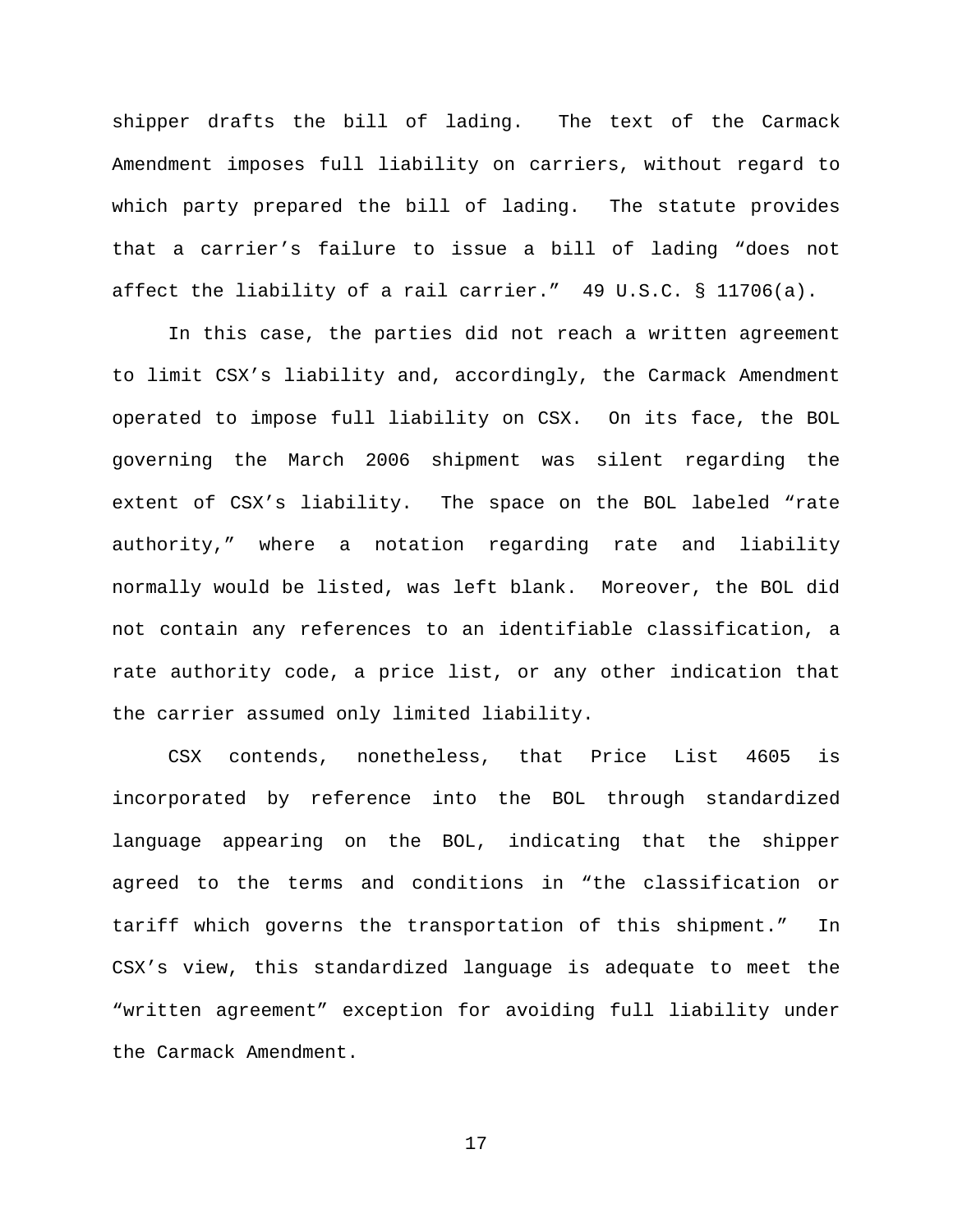We cannot endorse CSX's position urging limited liability under these circumstances, because the language in the BOL does not specifically reference Price List 4605. Under CSX's proposed rule, shippers would be charged with notice of a private price list created by the carrier, even when the list was not filed for public inspection, the shipper had not previously shipped cargo pursuant to that list, and the shipper had sought the pricing information unsuccessfully from the carrier before drafting the BOL. Under such a theory, the shipper's "knowledge" of the list could be proved solely by use of the generic and outdated word "tariff" being employed as standard language in a bill of lading.

Prior to deregulation, courts reasonably held shippers to constructive knowledge of a published tariff based on a generic reference to the tariff in a bill of lading. See Mech. Tech. Inc., v. Ryder Truck Lines, Inc., 776 F.2d 1085, 1087-89 (2d Cir. 1985). Today, however, carriers are not required to file such public tariffs. Tempel Steel Corp., 211 F.3d at 1030. To permit a carrier to assume that a shipper is familiar with a carrier's price list, without any manifestation of that familiarity in the bill of lading or in an external agreement limiting the carrier's liability, would be contrary to the Carmack Amendment's command that a carrier may only limit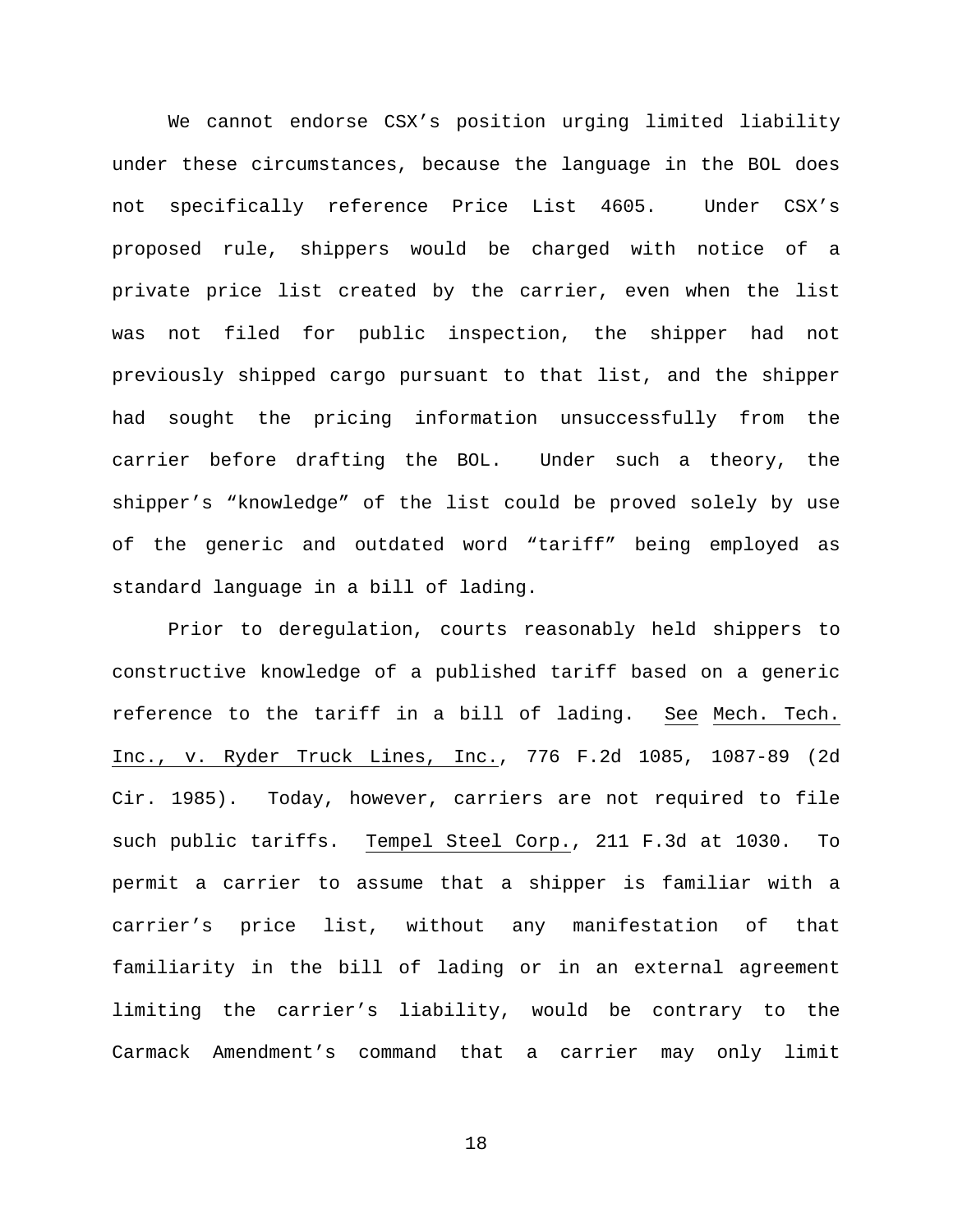liability pursuant to an express, written agreement with the shipper. 49 U.S.C. § 11706(c).

Extended to its logical extreme, CSX's proposed rule would encourage absurd results. One such example would be a situation in which the bill of lading references a general "tariff," but does not specify a particular rate authority or other code indicating the applicable rate and liability level. In the absence of publicly filed tariffs, or a citation to a specific rate authority or code, a carrier could change unilaterally its level of liability, unbeknownst to the shipper, by altering its price list a day before the shipment takes place.

Additionally, we observe that a decision in favor of CSX would be required if Price List 4605 had been referenced specifically in the BOL, even if ABB had not actually been aware of the limitation of liability contained in that price list. In such a circumstance, the shipper reasonably would be charged with notice of the meaning of a precise, currently applicable term that the shipper included in the BOL.

The Eleventh Circuit's decision in Siren, Inc. v. Estes Express Lines, 249 F.3d 1268 (11th Cir. 2001), on which the district court and CSX have relied, is distinguishable on this basis. In Siren, the shipper prepared the bill of lading and noted twice that the shipment would move under "Class 85," a term understood in the trucking industry as limiting liability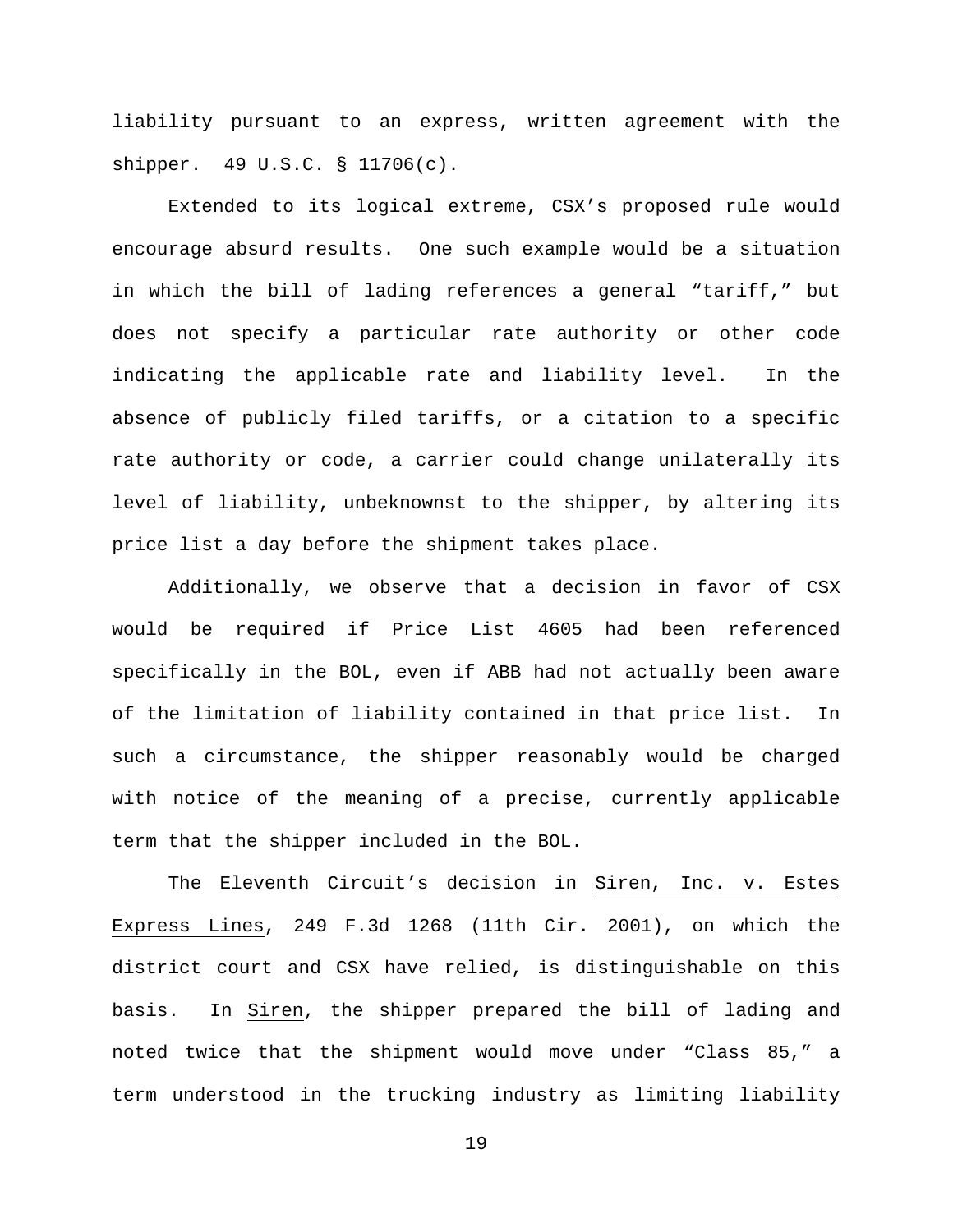to a certain amount per pound of cargo, although the shipper maintained it had no actual knowledge that this class designation provided such a limitation of liability. 249 F.3d at 1269, 1272. Nevertheless, the shipper was aware that it had received a significant discount from the carrier's full liability rate for the shipment in question, and that the rate it received was based on the "Class 85" designation. Id. The Eleventh Circuit concluded that, because "[the shipper] drafted the bill of lading, [the shipper] chose to use the term 'Class 85', [the shipper] did not rebut [the carrier's] assertion at trial that 'Class 85' included a limiting aspect, [the shipper] knew 'Class 85' determined the freight rate charged, and [the shipper] knew that it received a 62% discount from [the] full freight rate," the shipper could not avoid the limitation of liability it had included in the contract, because it was not "proper or necessary to protect shippers from themselves." Id. at 1271, 1273.

We agree with the Eleventh Circuit's determination that, by including a specific class designation in the bill of lading, the shipper was bound to the terms and conditions associated with that class designation. Cf. Hughes Aircraft Co. v. N. Am. Van Lines, Inc., 970 F.2d 609, 612 (9th Cir. 1992) (holding that a shipper had "reasonable notice and an opportunity to make a deliberate, thoughtful choice in selecting" a limit of liability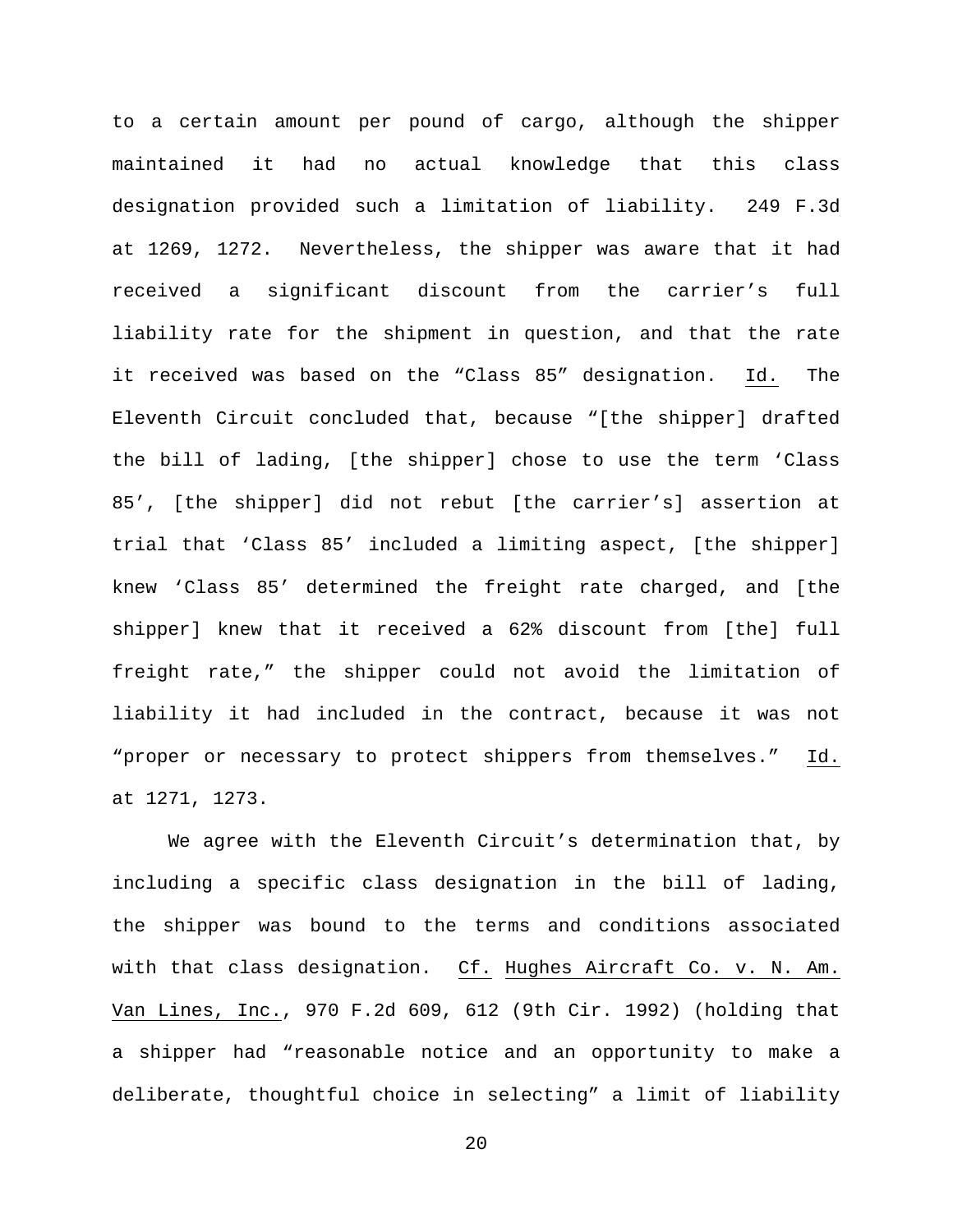when the shipper drafted the bill of lading and negotiated its terms). In the present case, however, the BOL is entirely silent regarding any current rate, classification, or other specific authority governing the shipment. There also is no evidence that the parties had a written agreement establishing a limit of liability separate from the BOL. Therefore, as discussed above, we decline to conclude that a shipper should be held to notice of a privately held price list based only on generic and ambiguous language referencing a "tariff" or "classification."[16](#page-20-0)

Our conclusion that the parties did not agree to a liability limitation is not altered by CSX's reliance on its

Third parties to whom the goods are entrusted may limit liability for loss or damage; the Company will request excess valuation coverage only upon specific written instructions from the Customer, which must agree to pay any charges therefore; in the absence of written instructions or the refusal of the third party to agree to a higher declared value, at Company's discretion, the goods may be tendered to the third party, subject to the terms of the third party's limitations of liability and/or terms and conditions of service.

554 F.3d at 1322. In the present case, however, the BOL did not contain any such limiting language. In light of this material distinction, we conclude that Werner is inapposite.

<span id="page-20-0"></span><sup>&</sup>lt;sup>16</sup> We disagree with the dissent's contention that the facts of this case are "indistinguishable" from the facts in Werner Enters. v. Westwind Mar. Int'l, Inc., 554 F.3d 1319 (11th Cir.<br>2009). Post at 30-32. In Werner, the invoice for the shipment Post at 30-32. In Werner, the invoice for the shipment expressly notified the shipper of the potential for a limitation of liability. The invoice provided: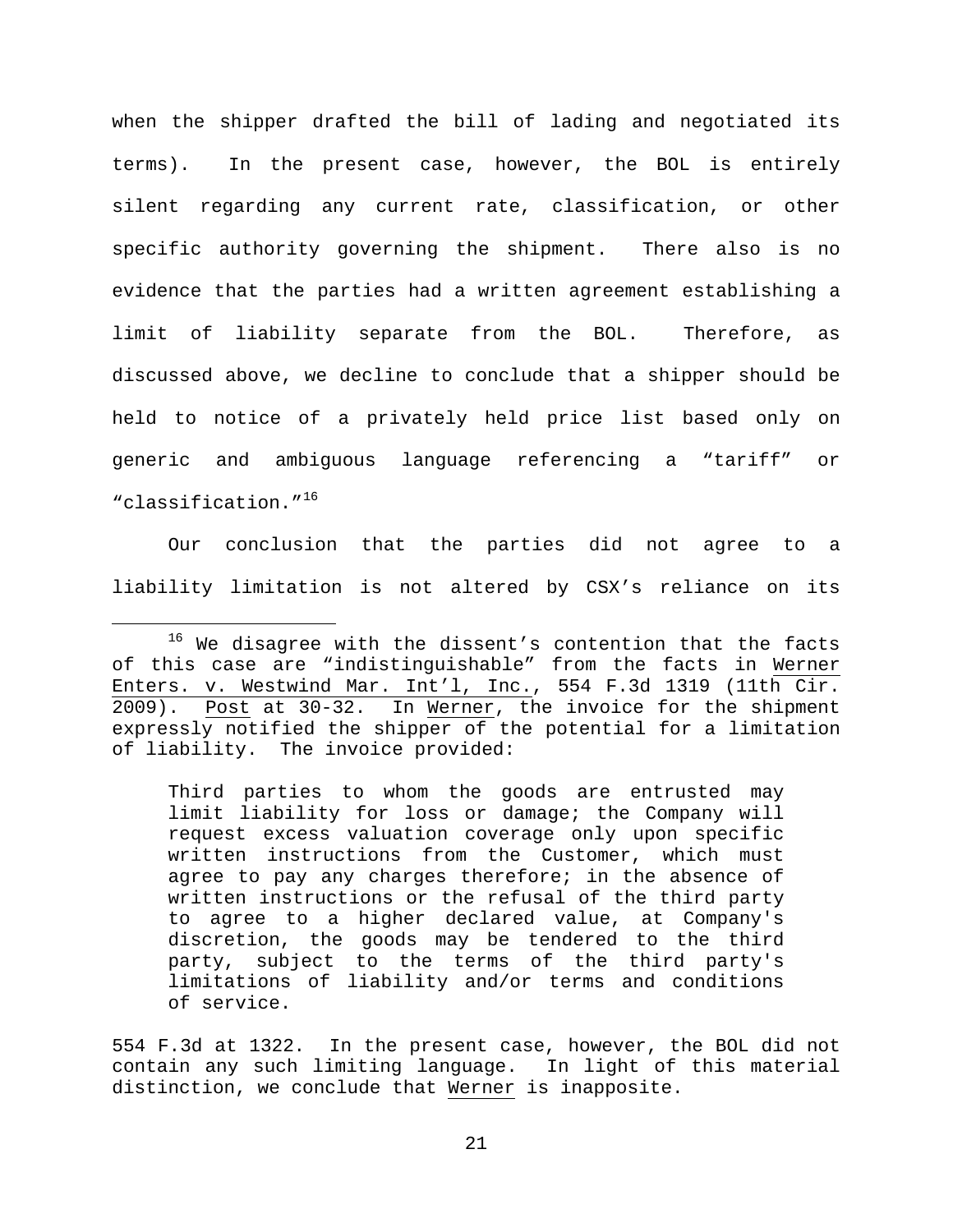past course of dealing with ABB. The Carmack Amendment's requirement of a written agreement undermines CSX's argument that the parties' alleged course of dealing can serve as a substitute for a written limitation of liability for a particular shipment. See Mooney v. Farrell Lines, Inc., 616 F.2d 619, 626 (2d Cir. 1980) (declining to limit a carrier's liability by evidence of the parties' course of dealing, when the liability limit was not included in the bill of lading); cf. Camar Corp. v. Preston Trucking Co., 18 F. Supp. 2d 112, 115 (D. Mass. 1998) (rejecting argument that the shipper's sophistication and the parties' course of dealing evidenced an "absolute, deliberate and well-informed choice by the shipper" to limit the carrier's liability, in the absence of a bill of lading or other written agreement).

Moreover, the present record lacks any evidence that ABB previously had shipped under the terms of Price List 4605, or otherwise was familiar with that list. Of the seventy-three total bills of lading pre-dating March 2006 in the record, none references Price List 4605. Indeed, Price List 4605 was issued in November 2005 and became effective in December 2005, only three months before the shipment at issue in this case, and there is no evidence that ABB shipped any cargo pursuant to that list in the interim three-month period.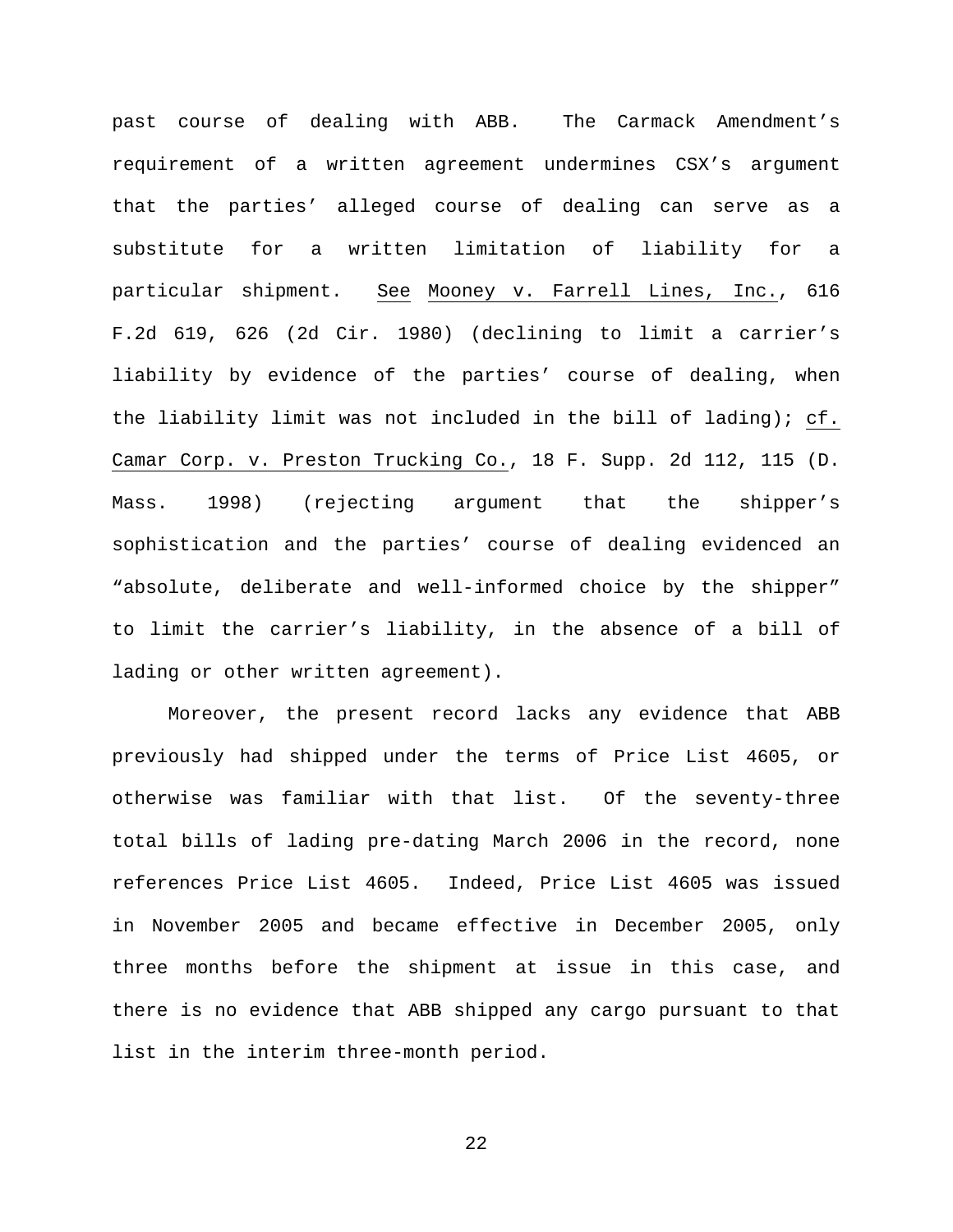Of the nine ABB-CSX bills of lading included in the record, several different rate authority codes were used, and the record contains no evidence regarding the limits of liability associated with those codes. $17$  Steffey, Brueggeman's predecessor in the traffic manager position, testified that he entered these rate authorities on the bills of lading after being instructed to do so by CSX representatives with whom he had negotiated rates for particular shipments, not because he was generally familiar with CSX price lists. Counsel for CSX also conceded at oral argument that CSX's price lists are regularly changing, further undermining the contention that ABB should have been familiar with Price List 4605 at the time of the shipment.<sup>18</sup>

We appreciate the common sense observation that a shipper drafting an imprecise bill of lading should not stand to benefit from its own lack of precision, as well as the district court's reflection that such a shipper need not be protected from

<span id="page-22-0"></span><sup>&</sup>lt;sup>17</sup> On one of the ABB-CSX bills of lading, Steffey included the notation "FULL LIABILITY REQUIRED!!!," at the direction of a CSX marketing representative.

<span id="page-22-1"></span> $18$  The dissent broadly asserts that ABB has admitted that in its past dealings with CSX, it "always had to expressly request full liability coverage in order to receive it." Post at 32. We do not discuss the evidence underlying this broad assertion,<br>because any alleged course of dealing prior to CSX's any alleged course of dealing prior implementation of Price List 4605 does not bear on the question whether the parties had memorialized in writing an agreement that the March 2006 shipment would proceed under Price List 4605.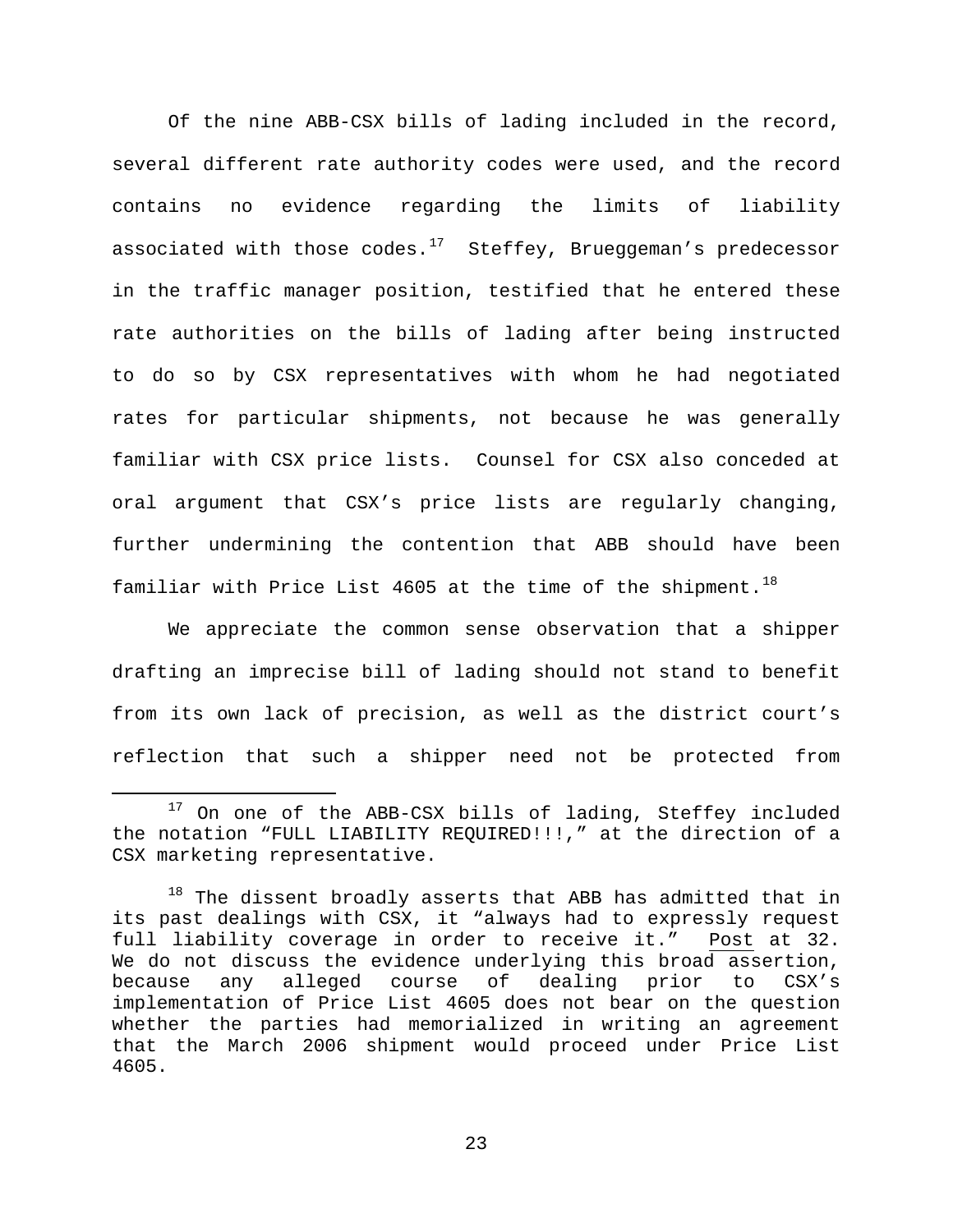itself. Nevertheless, we are bound by the express language of the Carmack Amendment, which puts the burden on the carrier to demonstrate that the parties had a written agreement to limit the carrier's liability, irrespective whether the shipper drafted the bill of lading. See 49 U.S.C. § 11706(a), (c). The general contract principle that ambiguous contracts be construed against the drafter, see, e.g., Wheeler v. Dynamic Eng'g, 62 F.3d 634, 638 (4th Cir. 1995), is inapplicable in the face of statutory language that unambiguously imposes the risk of error on one particular party, the carrier, to the exclusion of the other party, the shipper.<sup>[19](#page-23-0)</sup>

Finally, we note that important practical considerations support the conclusion we reach today. Shippers by necessity entrust rail carriers with the safekeeping of expensive cargo and, under the Carmack Amendment, are entitled to presume that carriers will be held fully responsible for damage incurred during transit unless otherwise agreed. Our ruling encourages parties to employ precise bills of lading, which reflect fully and specifically the parties' choice of liability terms, and to

<span id="page-23-0"></span><sup>&</sup>lt;sup>19</sup> For the same reason, we disagree with the dissent's reliance on the state law principle that a unilateral mistake<br>does not justify rescission of a contract under the does not justify rescission of a contract under the<br>circumstances of this case. Post at 35 (citing Kassebaum v. Post at 35 (citing Kassebaum v. Kassebaum, 42 S.W.3d 685, 693 (Mo. Ct. App. 2001)).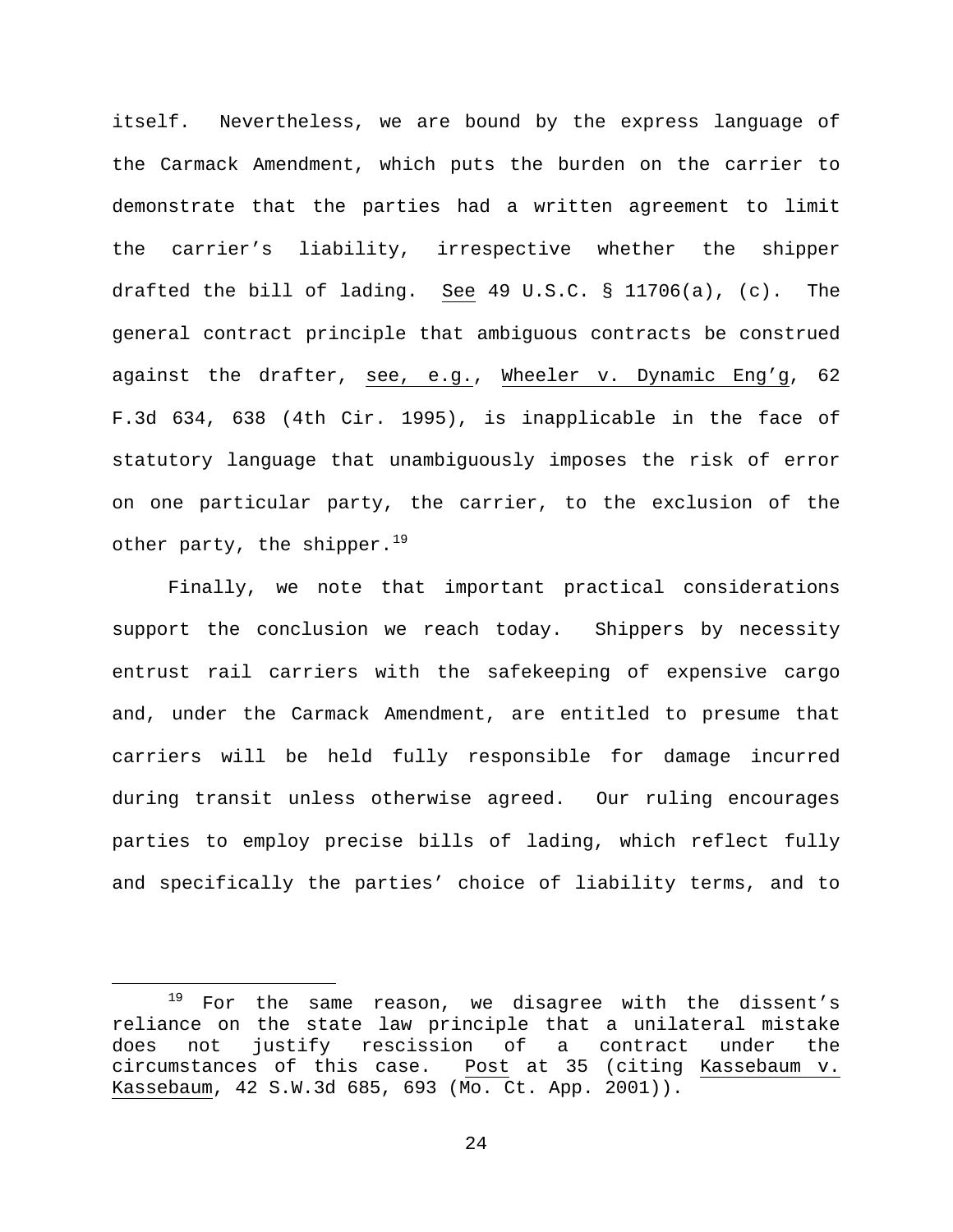memorialize these terms in writing as Congress intended by passage of the Carmack Amendment. See 49 U.S.C. § 11706.

# IV.

In sum, we conclude that the district court erred in awarding summary judgment in favor of CSX on its claimed liability limitation of \$25,000. We therefore vacate the portion of the district court's judgment fixing that liability limitation and remand the case for further proceedings consistent with this opinion.

## VACATED IN PART AND REMANDED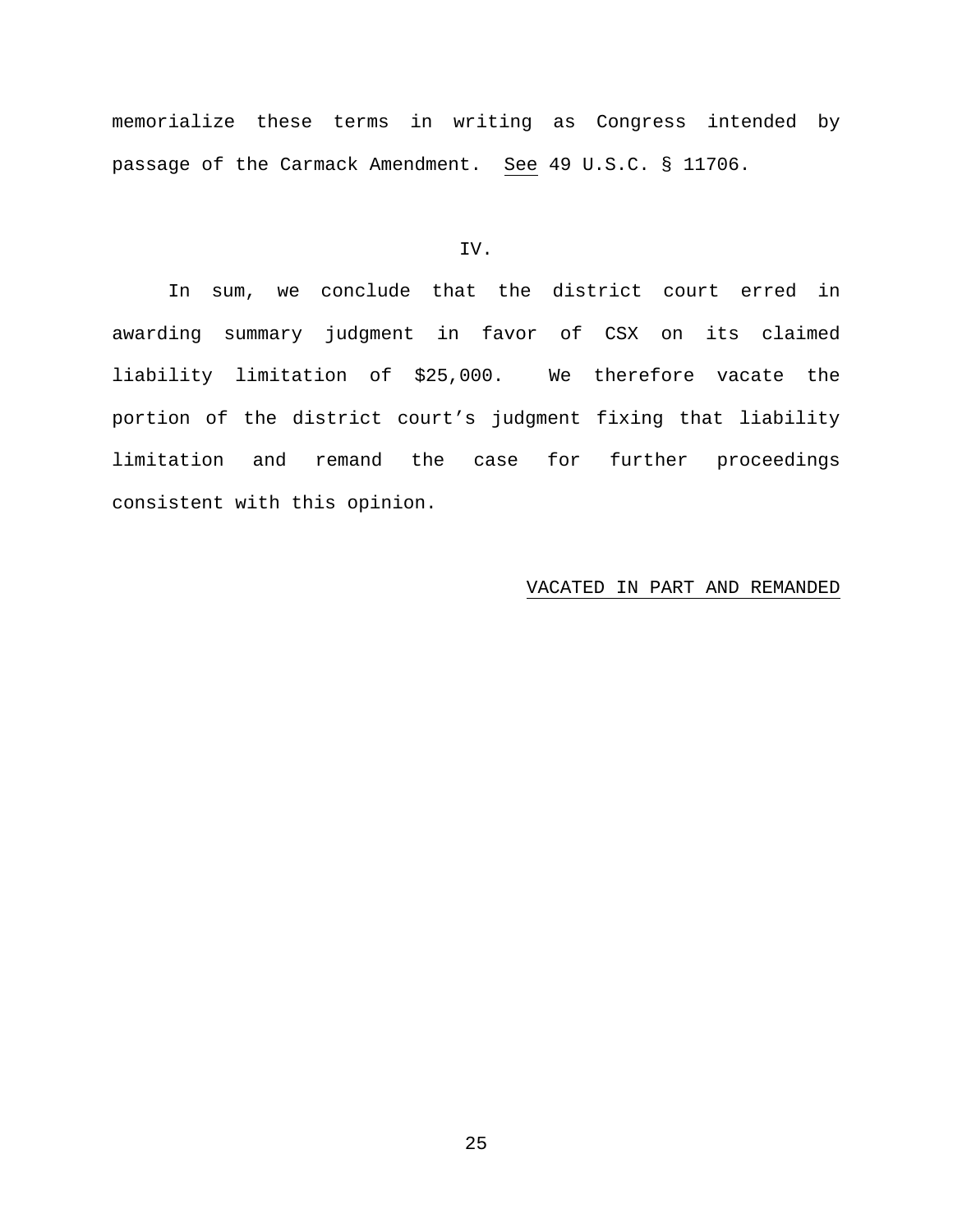AGEE, Circuit Judge, concurring in part and dissenting in part:

I concur in the majority opinion except as to those parts of Sections III and IV that conclude that the district court improperly granted  $CSX's^1$  $CSX's^1$  motion for partial summary judgment. In my view, both the record and circuit precedent support the grant of partial summary judgment in favor of CSX. Accordingly, I respectfully dissent as to the above-noted parts of the majority opinion.

I

As a preliminary matter, the BOL in the transaction at issue was drafted by ABB, the shipper, on its own standardized form. The BOL clearly stated,

> Shipper hereby certifies that he is familiar with all the terms and conditions of the said bill of lading, including those on the back thereof, set forth in the classification or tariff which governs the transportation of this shipment, and the said terms and conditions are hereby agreed to by the shipper and accepted for himself and his assigns.

J.A. 121.

CSX's effective rate schedule at the time of the shipment, Price List 4605, clearly stated, "Carriers' maximum liability for

<span id="page-25-0"></span> $1$  For brevity and clarity, I adopt the same conventions as in the majority opinion. For example, I refer to the defendant as "CSX," the plaintiff as "ABB," and the Bill of Lading as "BOL."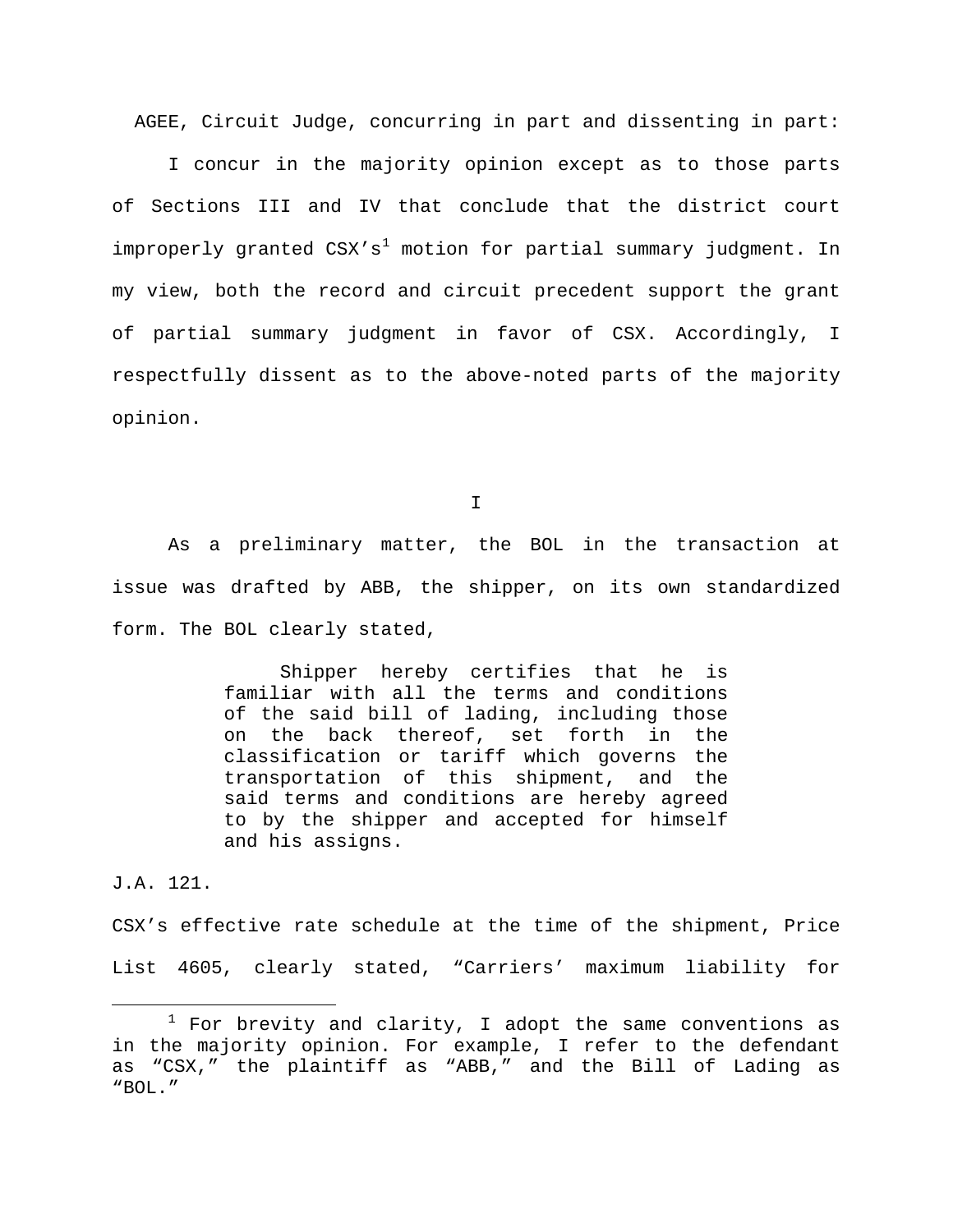lading loss or damage will not exceed \$25,000 per shipment. Full liability coverage is only available by calling your sales representative for a specific quote." J.A. 117.

Although ABB employees testified that they were not aware of Price List 4605 prior to drafting the BOL, CSX employees testified that Price List 4605 was published on the CSX company website and was available upon request from any of its sales representatives. ABB does not dispute that Price List 4605 was available on CSX's company website. ABB merely asserts that its employees attempted to contact CSX to obtain a price quote, but had no success in receiving rate information by telephone.<sup>[2](#page-26-0)</sup> Despite its inability to receive price information from CSX, ABB still chose to ship a \$1.384 million transformer using CSX as the carrier.

T<sub>T</sub>

A

<span id="page-26-0"></span> $2$  The majority opinion states that Brueggeman, ABB's employee, attempted to retrieve the price list from CSX's website without success. Majority Op. 14 & n.13. Yet contrary to the majority opinion's recitation, Brueggeman testified only that "I looked all over the website and tried to find a lot of different things and I do not ever remember seeing a price list that they made available on the website for me to go and look at." J.A. 236. Brueggeman did not testify that the CSX website did not contain Price List 4605. The record contains no evidence contradicting CSX's claim that Price List 4605 was published and available on its website.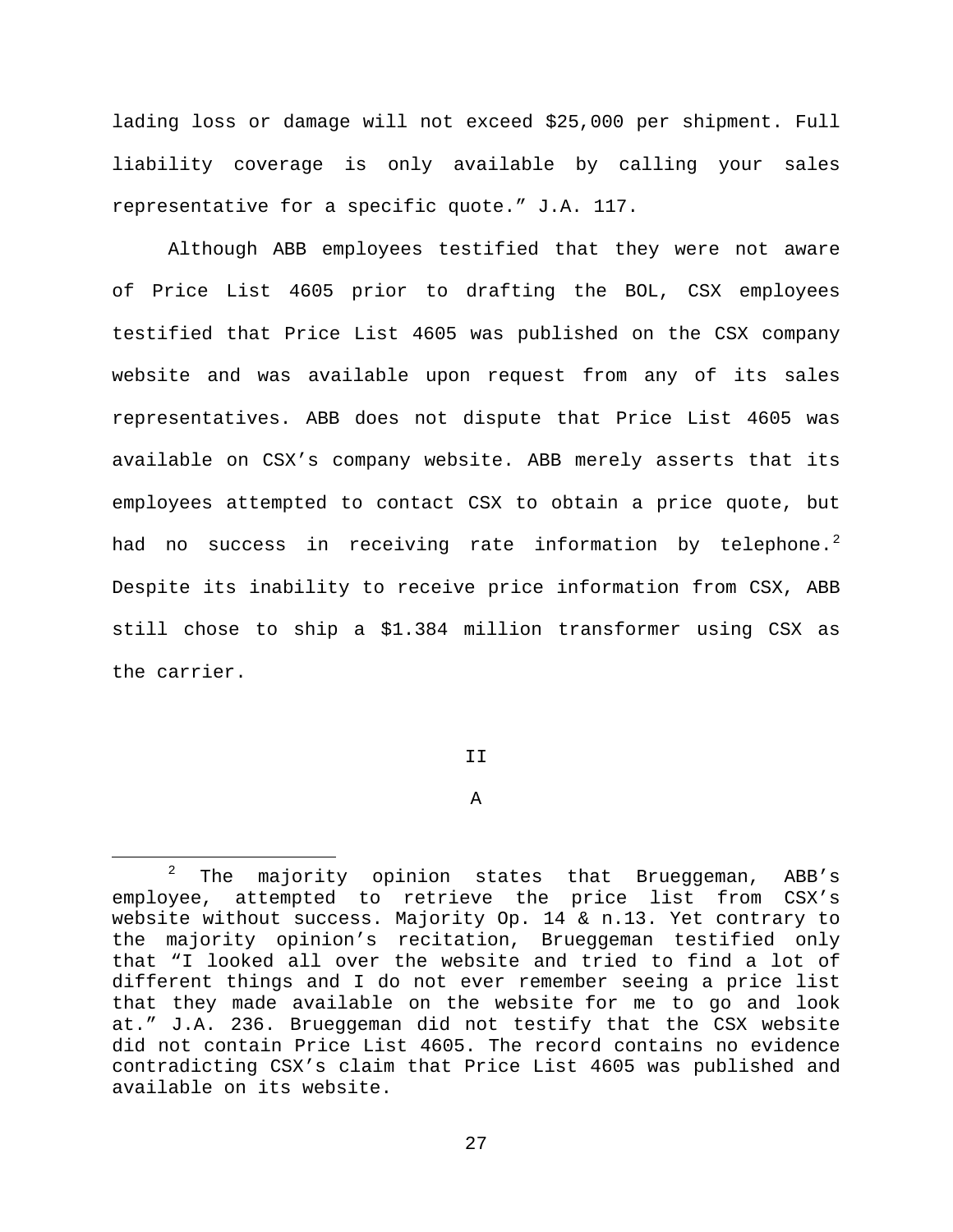The majority holds that "the parties did not reach a written agreement to limit CSX's liability and, accordingly, the Carmack Amendment operated to impose full liability on CSX." Majority Op.  $17.^3$  $17.^3$  On this point, we disagree. The record shows that the parties made such a written agreement and that the agreement complies with the requirements of the Carmack Amendment and limits CSX's liability.

The Carmack Amendment allows a commercial rail carrier to limit its liability with the shipper's written consent.

> A rail carrier providing transportation or service subject to the jurisdiction of the Board under this part may establish rates for transportation of property under which—

> > (A) the liability of the rail carrier for such property is limited to a value established by written declaration of the shipper or by a written agreement between the shipper and the carrier; or

(B) specified amounts are deducted, pursuant to a written agreement between the shipper and the carrier, from any claim against the carrier with respect to the transportation of such property. 49 U.S.C. § 11706(c)(3).

Courts determine whether such written consent is effective under the Carmack Amendment by considering whether the carrier

<span id="page-27-0"></span><sup>&</sup>lt;sup>3</sup> The majority holds that the district court erred in concluding that the Carmack Amendment does not apply when the shipper has drafted the bill of lading. On this point, I agree with the majority opinion; however, for the reasons stated herein, I would hold that ABB does not prevail under the Carmack Amendment.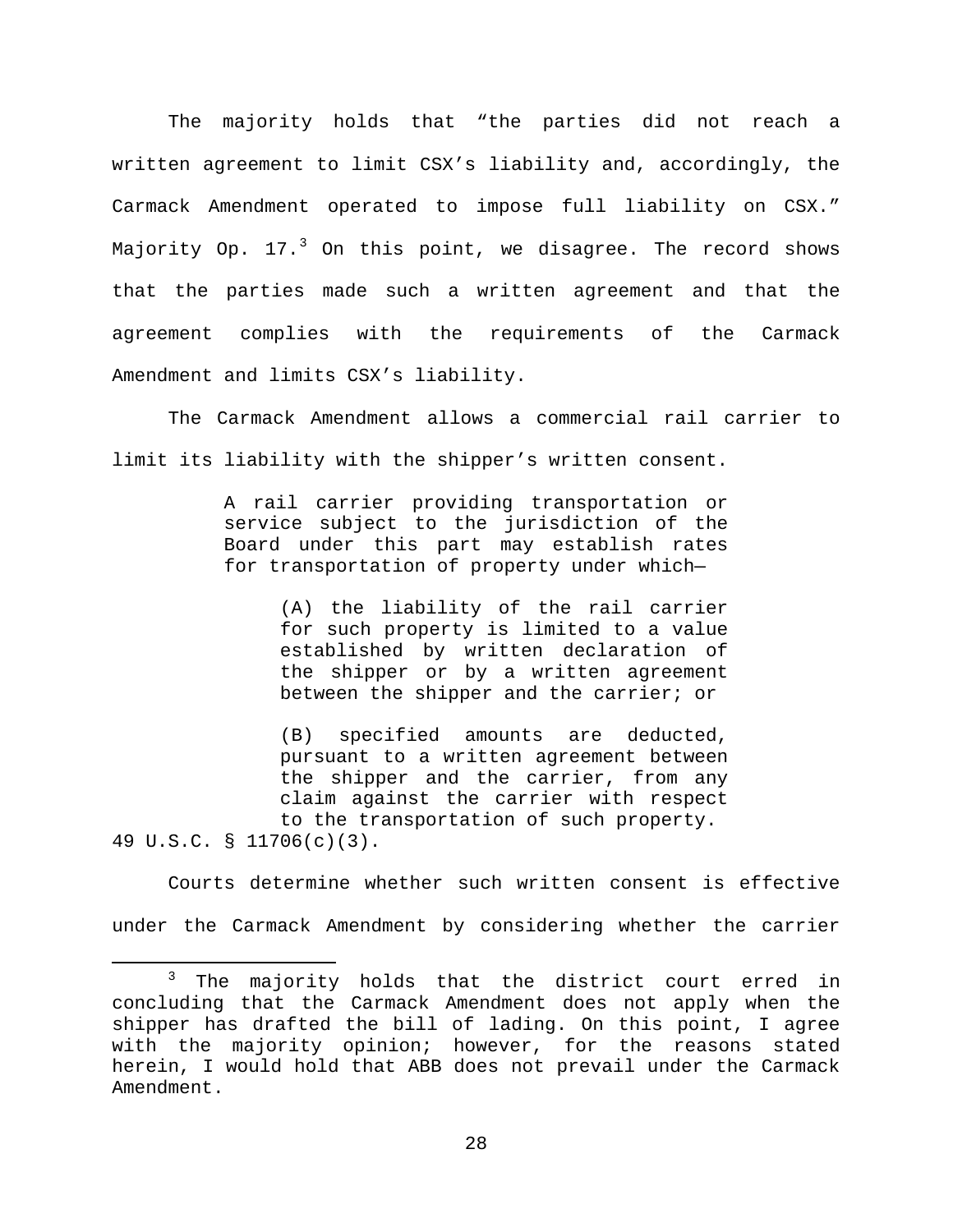(1) provided a tariff to the shipper upon the shipper's request,  $4$ (2) "gave the shipper a reasonable opportunity to choose between two or more levels of liability" (at least one of which was full liability coverage), (3) "obtain[ed the] shipper's agreement as to his choice of carrier liability," and (4) "issue[d] a bill of lading prior to moving the shipment." See OneBeacon Ins. Co. v. Haas Indus., Inc., 634 F.3d 1092, 1099-1100 (9th Cir. 2011).<sup>[5](#page-28-1)</sup>

<span id="page-28-1"></span><sup>5</sup> The Eleventh Circuit has provided that a carrier and shipper may effectively agree to a limitation on liability in compliance with the Carmack Amendment if, for example, "a) the carrier prepares a bill of lading which incorporates the carrier's tariff by reference, b) that tariff contains an applicable limitation of liability provision and c) the shipper agrees to and signs the bill of lading," or if "the shipper . . . prepare[s] a similar bill of lading that the parties agree to and sign." Siren, Inc. v. Estes Express Lines, 249 F.3d 1268, 1270 (11th Cir. 2001) (emphasis omitted).

<span id="page-28-0"></span><sup>&</sup>lt;sup>4</sup> Prior to deregulation, courts held that a written agreement limiting liability was valid only if the carrier "maintain[ed] a tariff in compliance with the requirements of the Interstate Commerce Commission." Hughes Aircraft Co. v. N. Am. Van Lines, Inc., 970 F.2d 609, 611 (9th Cir. 1992). However, Congress eliminated the requirement that carriers file tariffs with the government in 1994. OneBeacon, 634 F.3d at 1099. Courts responded by holding that a carrier must provide its tariff to the shipper upon the shipper's request. Id. at 1100.

ABB argues that Price List 4605 is not a "tariff" because the term "tariff" refers only to tariffs lawfully filed with the ICC prior to deregulation, rendering that term essentially<br>meaningless in the deregulation era. Yet even after deregulation era. Yet even after deregulation, rate schedules and price lists, such as Price List 4605, are still commonly referred to as tariffs. See, e.g., Sassy Doll Creations, Inc. v. Watkins Motor Lines, Inc., 331 F.3d 834, 841 (11th Cir. 2003). As discussed more fully below, post-deregulation, a "tariff" and "schedule of rates" are equivalent terms in the contemporary trade.

<sup>29</sup>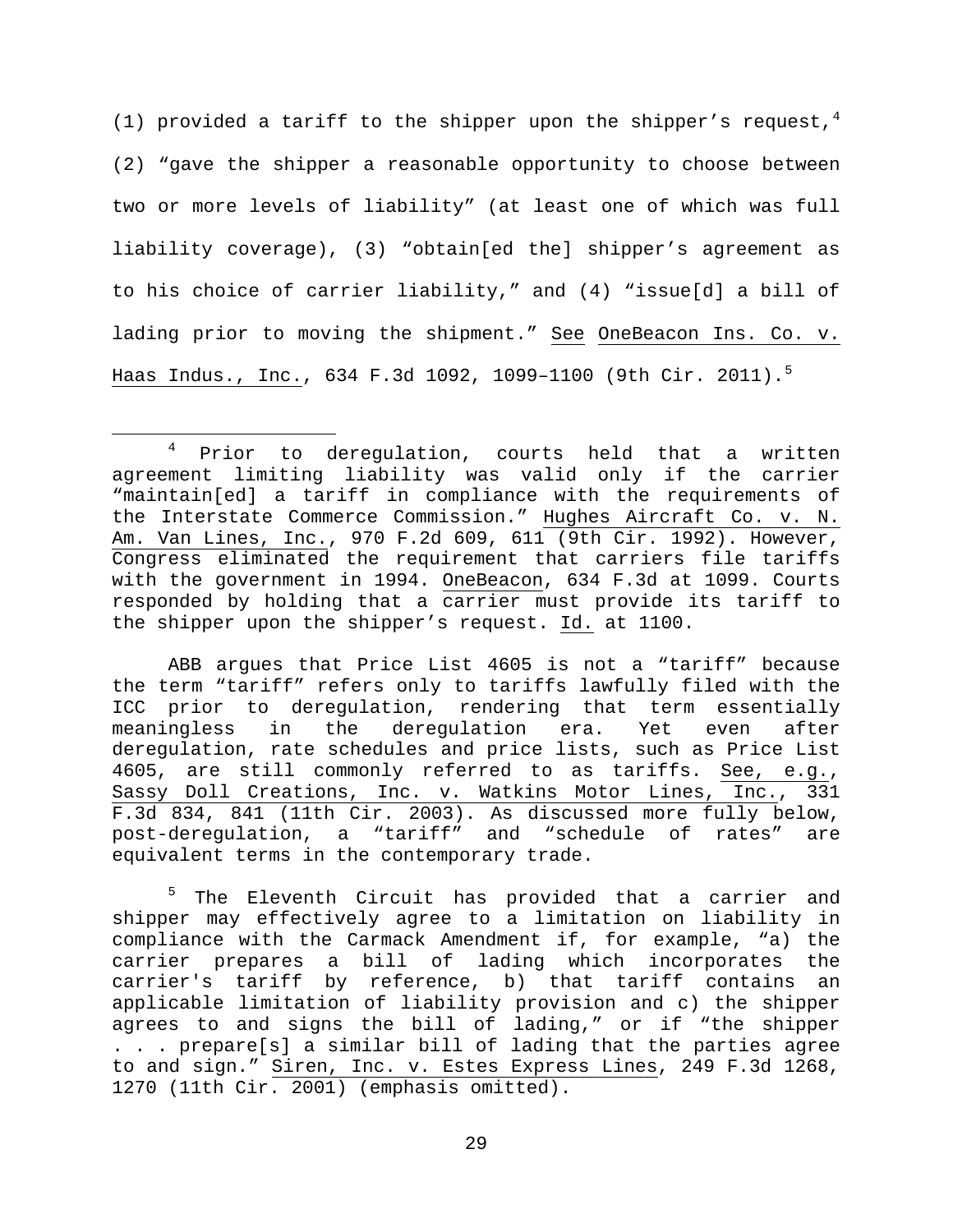Two of the above requirements are easily disposed of. As to the first requirement, ABB does not dispute that CSX never, in fact, received a request for its rates or tariff from ABB. While ABB asserts that it made several telephone calls to CSX that went unreturned, ABB presented no evidence that it ever made actual contact with an authorized CSX agent to request CSX's rate information. Nor does ABB present any evidence to rebut CSX's testimony that its rate information was available on its website. And courts have concluded that the fourth requirement, that a carrier issue a bill of lading prior to shipment, is also satisfied when the shipper prepares the bill of lading. See, e.g., Siren, Inc. v. Estes Express Lines, 249 F.3d 1268, 1273 (11th Cir. 2001). Thus, at issue in this case is only whether ABB had a reasonable opportunity to choose between two or more levels of liability and whether ABB agreed in writing to limited liability on the part of CSX.

The record reflects that CSX provided ABB with a reasonable opportunity to choose between different levels of liability coverage. The facts of this case seem indistinguishable from those in Werner Enterprises v. Westwind Maritime International, Inc.<sup>[6](#page-29-0)</sup> In Werner, the Eleventh Circuit considered whether a

<span id="page-29-0"></span> $6$  The majority opinion distinguishes Werner on the basis that the contract between the shipper and the carrier suggested that certain third-party carriers could limit their liability by (Continued)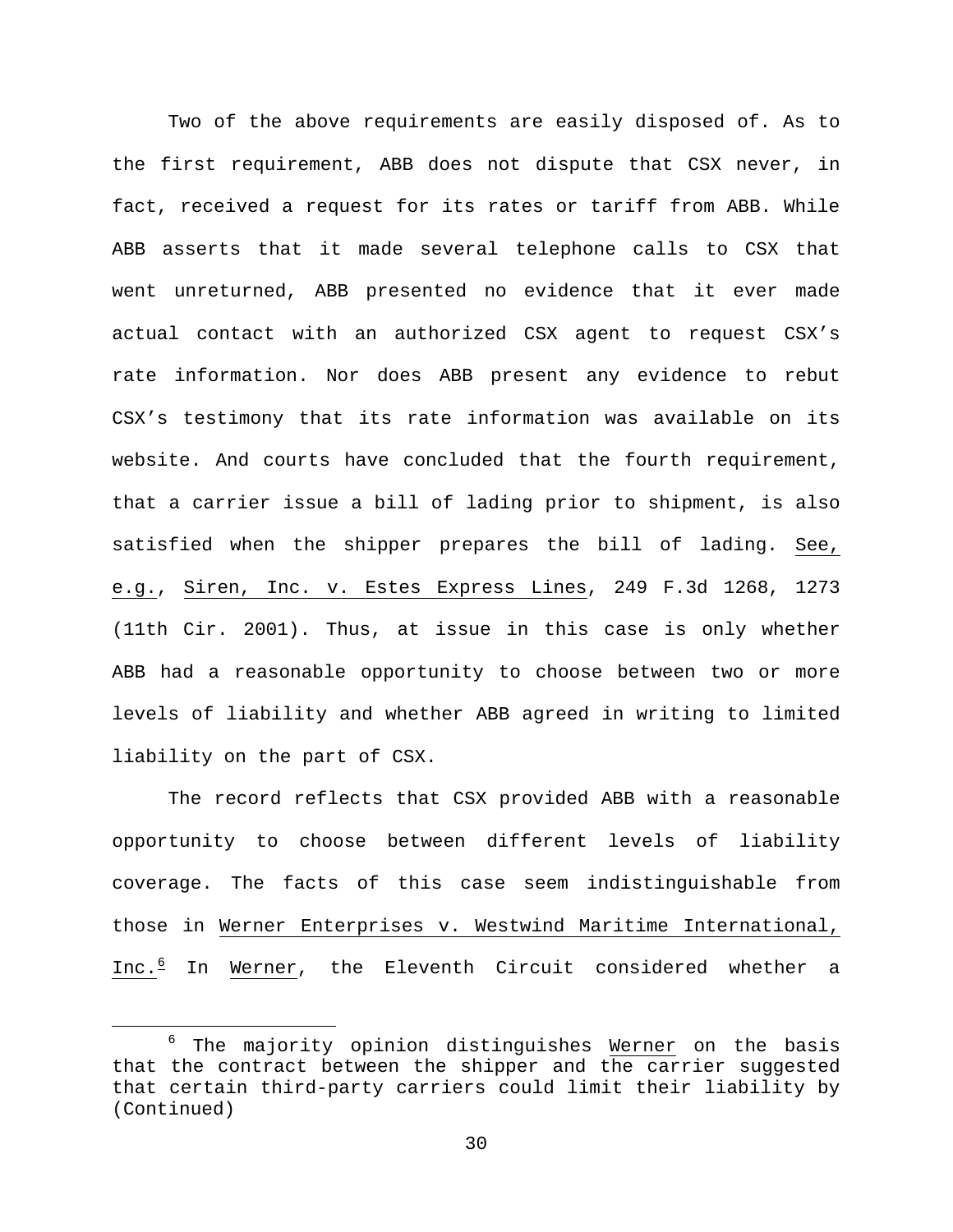shipper was given a reasonable opportunity to elect full liability coverage when the shipping document incorporated by reference the carrier's tariff, which contained a \$200,000 limitation on liability. 554 F.3d 1319, 1328 (11th Cir. 2009). Notably, the tariff at issue in Werner instructed a shipper to specifically notify the carrier when it wanted full liability coverage. Id. As in the case at bar, the shipper in Werner never expressly requested full liability coverage from the carrier. Id. at 1323. The shipper in Werner argued that it did not have a meaningful opportunity to request full liability coverage because the carrier's default coverage was limited. Id. at 1327. Faced with this argument, the Eleventh Circuit held that the carrier properly limited its liability within the requirements of the Carmack Amendment because it provided the shipper with the right to request full liability coverage. Id.

ABB makes the same argument rejected by the Eleventh Circuit in Werner—that CSX's default policy of limited liability deprived it of a reasonable opportunity to choose full liability

Ĩ.

default and that full liability coverage was available only upon a specific written request. While the BOL in this case did not contain such a requirement on its face, it did incorporate this requirement by reference to CSX's "tariff which governs the transportation of this shipment." Moreover, even disregarding ABB's incorporation of CSX's tariff by reference, ABB admits that it was familiar with CSX's default policy of limited liability.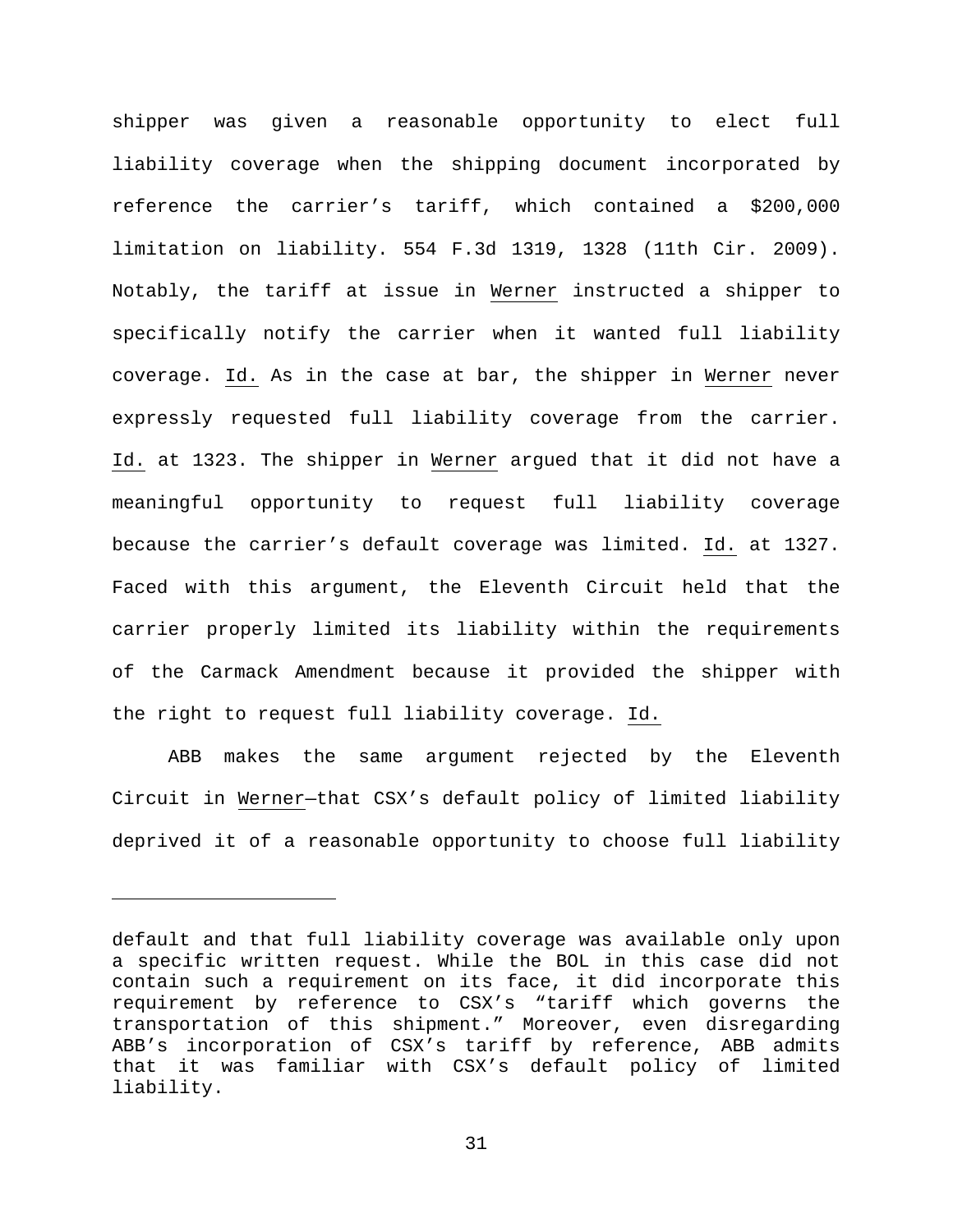coverage. Yet like the carrier in Werner, CSX merely reserved "the right to approve the request [for full liability coverage] and charge a correspondingly higher rate." Id. CSX's effective tariff, Price List 4605, incorporated by reference in the BOL, provided shippers with the right to elect full liability coverage.

Although ABB argues that it was not aware of Price List 4605, it is undisputed that CSX's policy requiring its shippers to affirmatively request full liability coverage was not new to Price List 4605 and was not a change in policy from prior dealings between CSX and ABB. In fact, ABB admits that in its past dealings with CSX as well as other carriers, it always had to expressly request full liability coverage in order to receive it and that it was aware that rail carriers limited their liability to amounts as low as \$25,000 prior to the shipment at issue. It is therefore easy to conclude that, as in Werner, CSX provided ABB with a reasonable opportunity to elect full liability coverage, an opportunity ABB chose not to avail itself of for reasons known only to ABB. $^7$  $^7$ 

This conclusion is further supported by the fact that ABB

<span id="page-31-0"></span> <sup>7</sup> The likely reason ABB did not pursue full liability coverage was the incompetence or negligence, or both, of Brueggeman, its agent. Nonetheless, the salient point for Carmack Amendment purposes is that ABB had the option to pursue full liability coverage and chose to ship its transformer without doing so.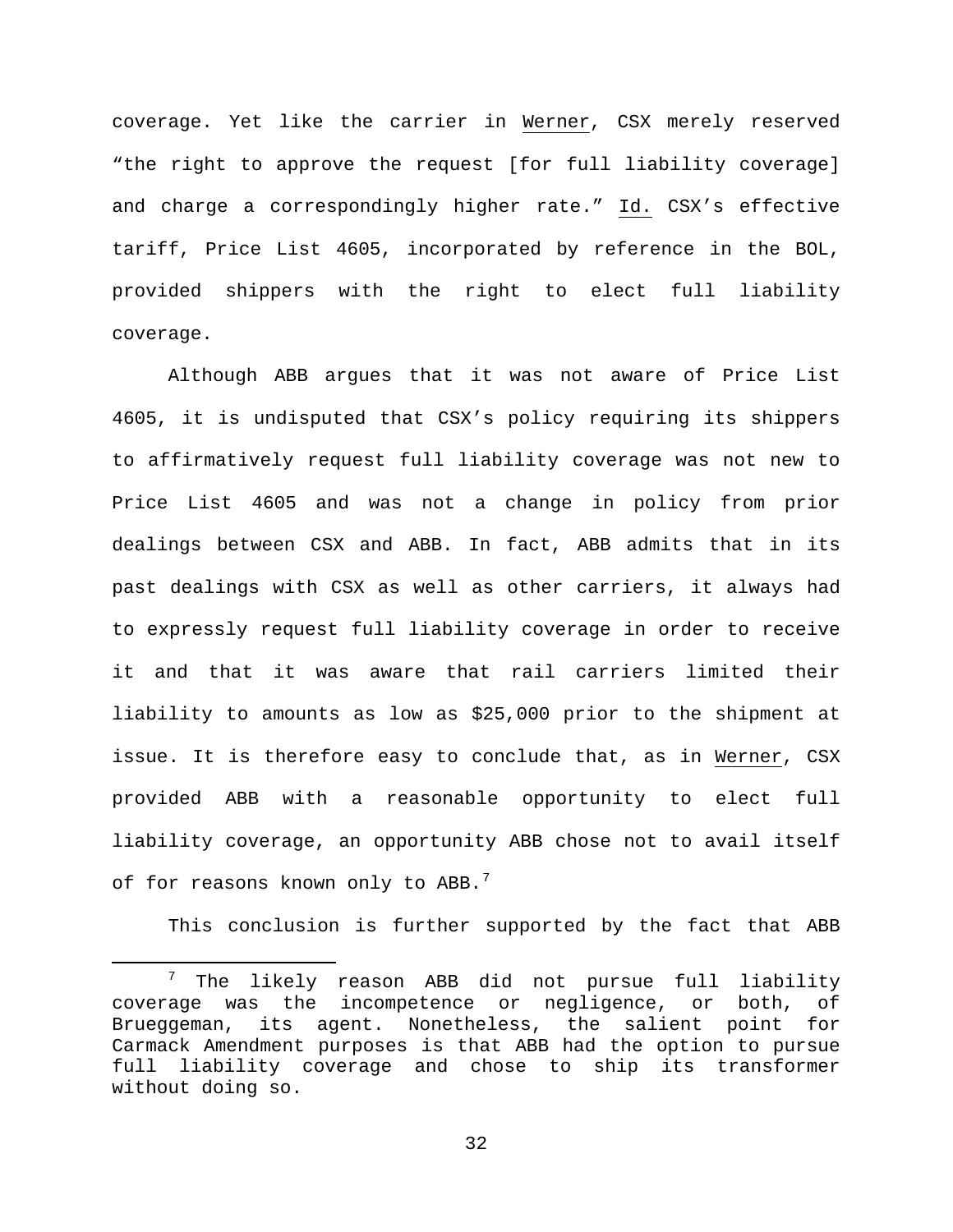drafted the BOL in this case. ABB argues at length that various problems with ABB's own BOL deprived it of a reasonable opportunity to choose full liability coverage. Among other things, ABB argues that its form bill of lading would not allow the employee filling it out to enter a value in the "declared value" box of the form. ABB's entire line of argument, however, completely ignores the fact that ABB created the bill of lading form and tendered it as a contract to CSX. While a carrier may not require a shipper to use a form that deprives the shipper of a reasonable opportunity to request full liability coverage, any defects in a form created by a shipper are "no more than a unilateral mistake" that cannot later be used against a carrier. Sassy Doll, 331 F.3d at 842; see Werner, 554 F.3d at 1328 (stating that, while rejecting a similar claim, the court was "particularly persuaded by the fact that the shipper drafted the bill of lading."); Norton v. Jim Phillips Horse Transp., Inc., 901 F.2d 821, 830 (10th Cir. 1989) ("Carriers should not be held to a standard that would impose liability on them due to a unilateral mistake by an experienced shipper."); Hughes v. United Van Lines, Inc., 829 F.2d 1407, 1418–19 (7th Cir. 1987) ("[O]nce the shipper was aware that the document signed was a contract for transporting his goods, absent fraud or bad faith, the shipper cannot reform the bill of lading without the consent of the carrier on the grounds that they were unilaterally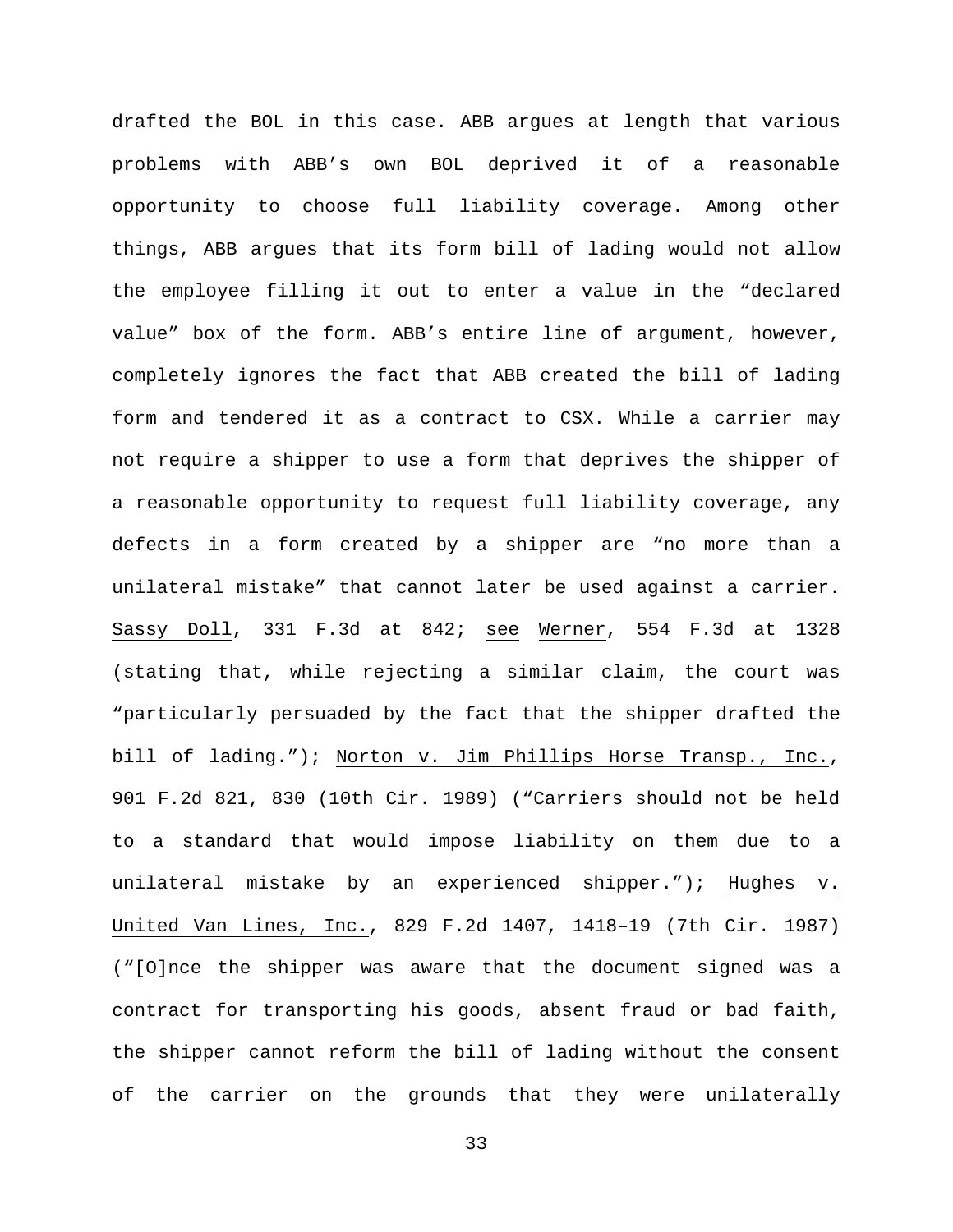mistaken about the terms of the contract."). ABB cannot rely on its own negligence in introducing its own defective document into the commercial marketplace to avoid the resulting consequences of its contractual covenants. Nothing in the Carmack Amendment requires the carrier to hold the shipper harmless for the shipper's negligence, particularly where the carrier has every reason to take the shipper at its word.

Moreover, ABB agreed in writing to CSX's limitation on liability. On its face, the BOL unambiguously incorporated CSX's effective tariff, which was Price List 4605, and therefore functioned to limit CSX's liability in accordance with the Carmack Amendment. Specifically, ABB certified that it was "familiar with all the terms and conditions . . . set forth in the classification or tariff which governs the transportation of this shipment" and that it agreed to be bound by those terms and conditions. J.A. 121. The majority opinion treats this unambiguous, binding contract language as inoperative, however, because (1) the reference to the "tariff which governs the transportation of this shipment" is generic boilerplate language and (2) the BOL does not specifically mention Price List 4605.

ABB concedes that the BOL is a valid, binding contract between the parties. The Court must therefore read that contract consistently with the applicable contract law of the state in which the contract was formed. See CTI/DC, Inc. v. Selective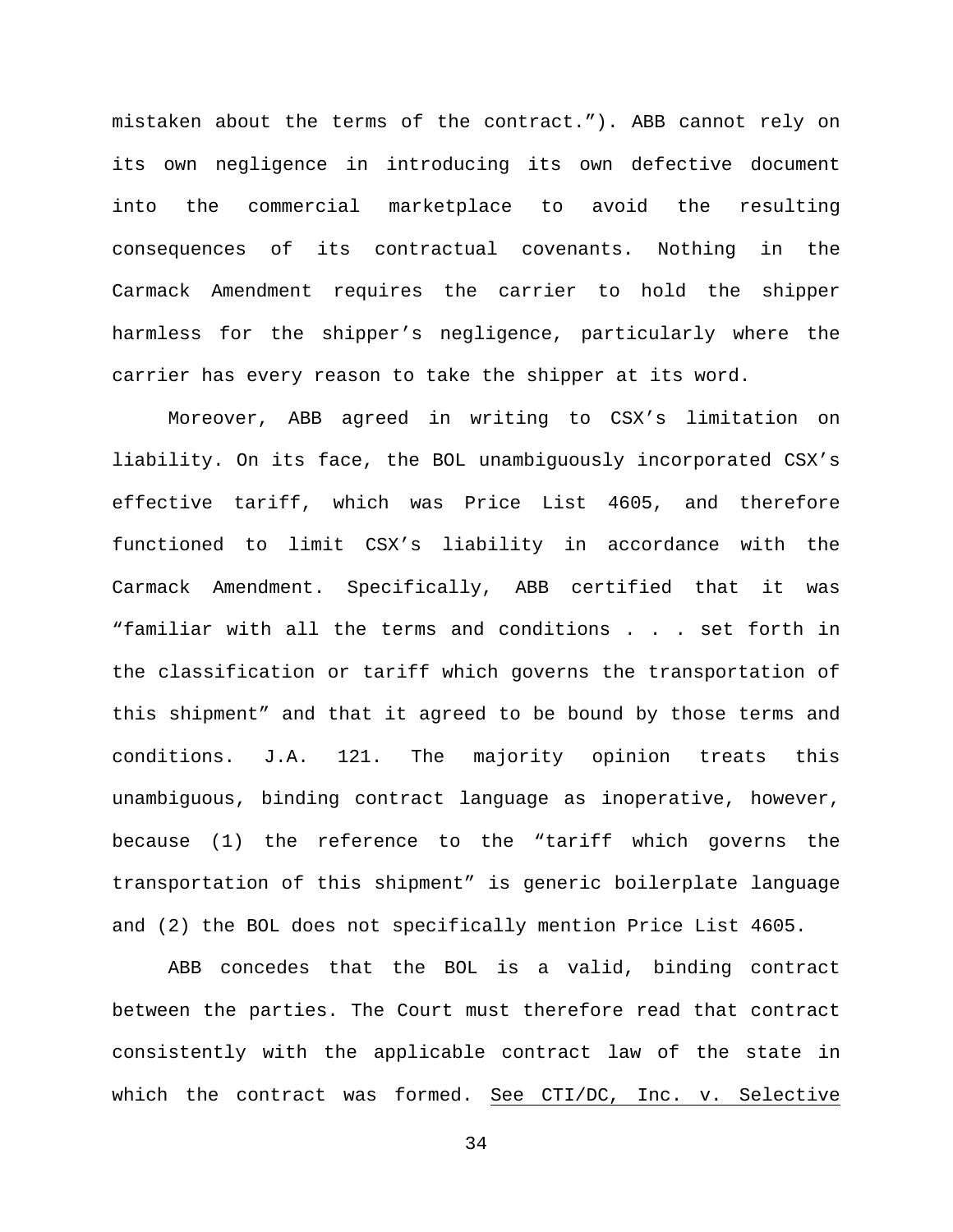Ins. Co. of Am., 392 F.3d 114, 118 (4th Cir. 2004). Because ABB asserts that the contract was formed in Missouri and CSX does not argue otherwise on appeal, we apply Missouri law.

Under Missouri law, the parol evidence rule bars courts from considering whether a party to a contract may have "intended anything other than what was written" in the contract document. See Celtic Corp. v. Tinnea, 254 S.W.3d 137, 143 (Mo. Ct. App. 2008). One party's unilateral mistake cannot serve as the basis of rescission under Missouri law unless the mistake related to a material fact and the other party to the contract knew or should have known of the mistake. See Kassebaum v. Kassebaum, 42 S.W.3d 685, 693 (Mo. Ct. App. 2001).

ABB argues that the contract language is unenforceable as written because the term "tariff" refers only to tariffs lawfully filed with the ICC prior to deregulation, rendering that term essentially meaningless in the ensuing 20 years of the deregulation era. Yet even after deregulation, rate schedules and price lists, such as Price List 4605, are still commonly, if not uniformly, referred to as tariffs. See, e.g., Werner, 554 F.3d at 1328 (referring to the carrier's post-deregulation shipping document as a "tariff"); Sassy Doll, 331 F.3d at 841 (holding that, in the deregulation era, "a carrier is now required to provide a shipper with the carrier's tariff if the shipper requests it, instead of the shipper filing its tariff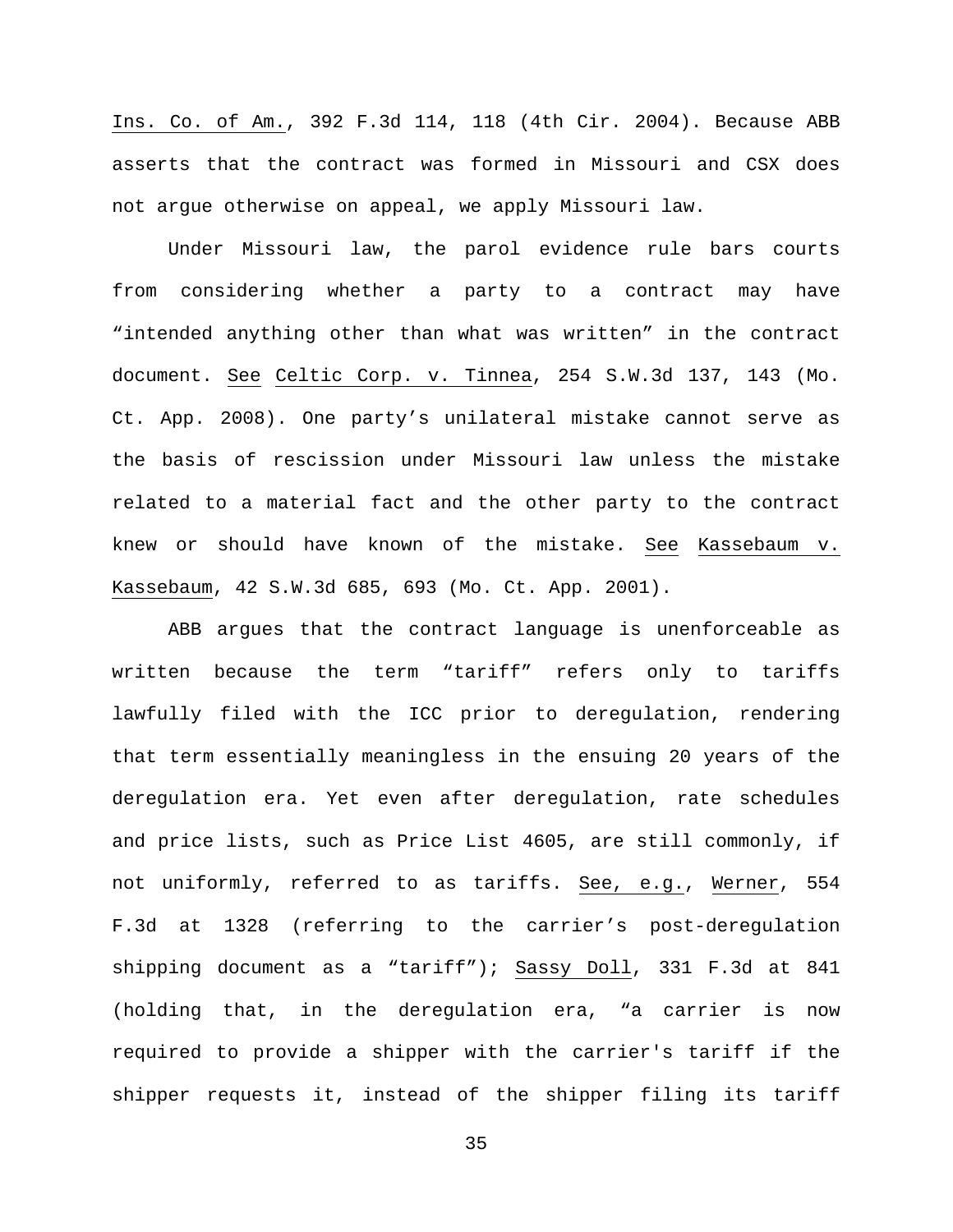with the now-defunct ICC"). Moreover, Price List 4605 clearly falls within the plain meaning of the term "tariff," which is defined as "a listing or scale of rates or charges for a business or a public utility."<sup>[8](#page-35-0)</sup> Webster's Third New International Dictionary 2341 (2002). Thus, the BOL plainly and unambiguously stated on its face that ABB was familiar with the terms and conditions of CSX's effective tariff, which was Price List 4605, and that ABB agreed to be bound by those terms. Consequently, ABB's argument that it intended the reference to "tariffs" in its own document to carry no meaning is foreclosed by basic principles of Missouri contract law. See Celtic Corp., 254 S.W.3d at 143.

ABB concedes in its opening brief, "There is nothing ambiguous about the form language in the BOL." Appellant's Brief 47. Nonetheless, ABB argues that the court should not bind it to its unambiguous contract provision because ABB did not have actual knowledge of CSX's effective tariff and because the provision at issue was outdated boilerplate language $^9\!-\!i.\,$  $^9\!-\!i.\,$  $^9\!-\!i.\,$ e.,

<span id="page-35-0"></span> $8$  Price List 4605 also falls within the plain meaning of the term "classification," which is defined as "a publication containing for the purpose of tariff assessment a list of articles, the classes to which they are assigned, and the rules and regulations governing the application of class rates." Webster's at 417. ABB presents no argument that Price List 4605 is not a classification.

<span id="page-35-1"></span><sup>&</sup>lt;sup>9</sup> ABB emphasizes that the contract language at issue is boilerplate language. Yet neither ABB nor the majority opinion (Continued)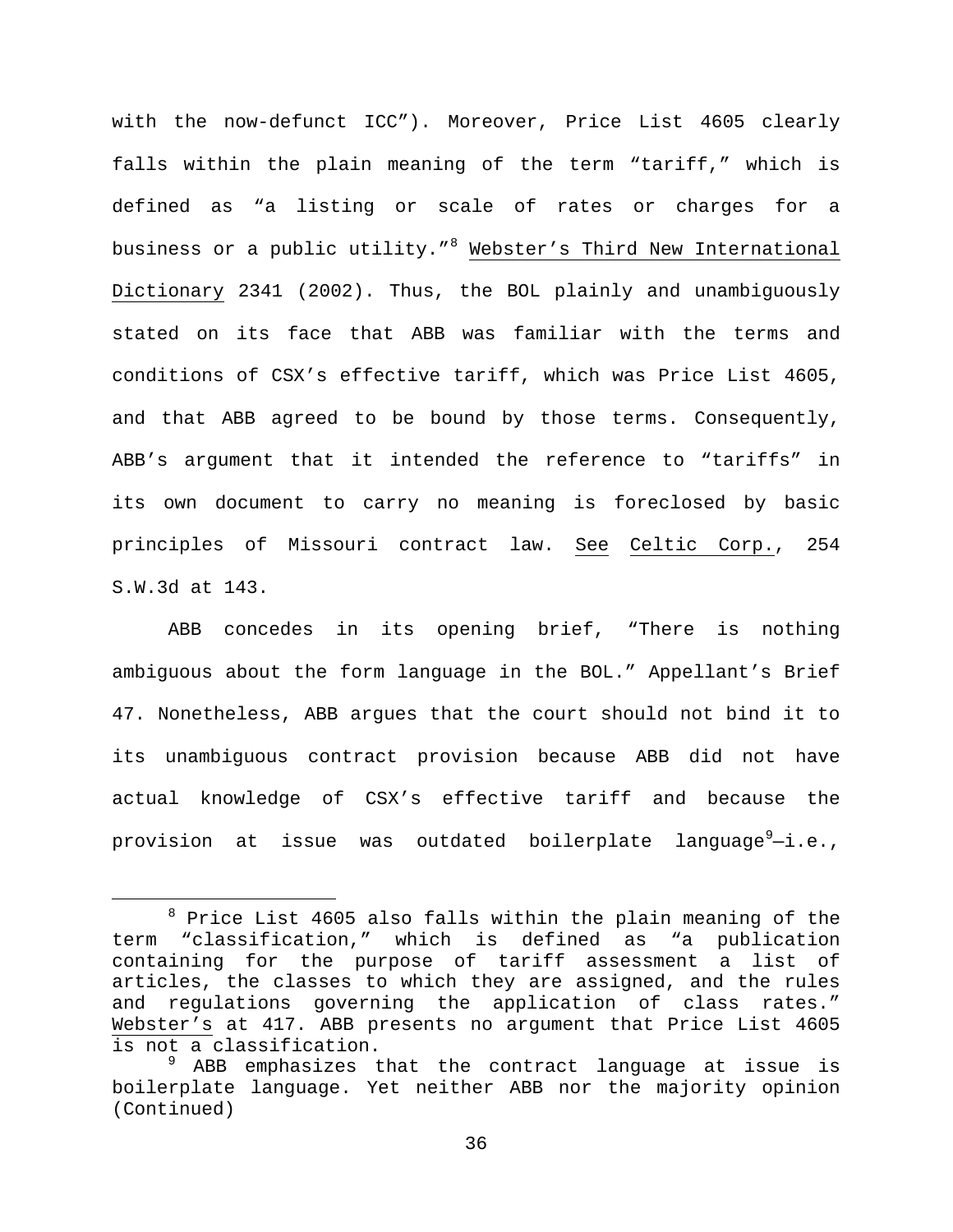because ABB made a unilateral mistake in its drafting of the BOL, albeit one it has perpetuated on a routine basis for two decades. Yet ABB presents no evidence and makes no argument CSX knew or should have known of ABB's "mistake." Rather, ABB admits that it never had two-way communication with CSX and simply faxed the completed BOL to CSX and relied on CSX as its carrier for the shipment of the transformer. Upon CSX's receiving the completed BOL that unambiguously stated on its face that ABB was aware of and accepted the terms of its effective tariff, CSX had no reason to believe that ABB, an experienced shipper, did not mean exactly what it stated in plain language on its own form. Thus, in the absence of any evidence of bad faith on the part of CSX, Missouri law prohibits ABB from avoiding the provision of its own BOL that it now finds unfavorable. See Kassebaum, 42 S.W.3d at 693.

The majority rejects the plain language interpretation of the BOL, arguing that under such an interpretation, "the shipper's 'knowledge' of the [effective price] list could be proved solely by use of the generic and outdated word 'tariff' being employed as standard language in a bill of lading."

Ĩ.

cite to any authority suggesting that boilerplate contract terms are somehow less binding than other contract terms, particularly when the party seeking rescission of those terms is the party that drafted them.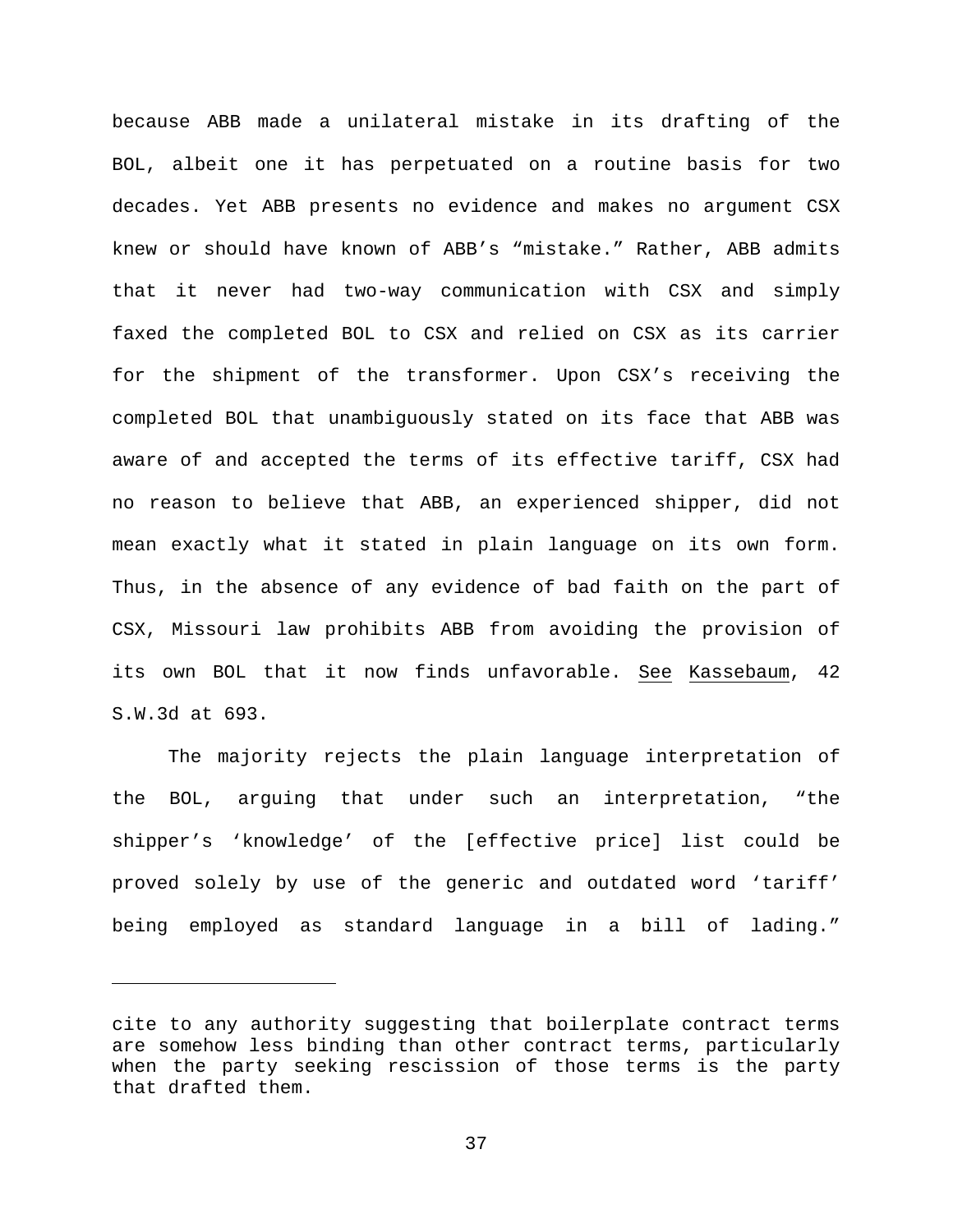Majority Op. 18. Having already demonstrated that the term "tariff" remains in common usage in the shipping industry, see Sassy Doll, 331 F.3d at 841, I also note that ABB did not simply make a general, passing reference to a "tariff" in the BOL. Instead, ABB certified, in binding contract language, that it was familiar with the terms of CSX's tariff. That ABB now argues it did not actually have the knowledge it then claimed it had is simply no basis upon which to render meaningless the unambiguous, binding terms of its contract with CSX. ABB's unilateral failure to draft its own contract with specificity should not allow it to later abandon terms that it, in hindsight, no longer finds favorable. As the Eleventh Circuit stated in Sassy Doll, the Court's sympathy should "not go out to the drafter of a bill of lading who blames another party for the results that flow from defects in that document." 331 F.3d at 843; see also Werner, 554 F.3d at 1328 (holding that courts should be "reluctant to protect a sophisticated shipper from itself when it drafts a shipping document").

Ultimately, it is undisputed that ABB is "an experienced shipper[,] was not forced to employ [CSX]," and used its own BOL contract. Mech. Tech. Inc. v. Ryder Truck Lines, Inc., 776 F.2d 1085, 1088 (2d Cir. 1985). It is therefore appropriate to bind ABB to its own choices, even if ABB now argues it made those choices by its own unilateral mistake. See Norton, 901 F.2d at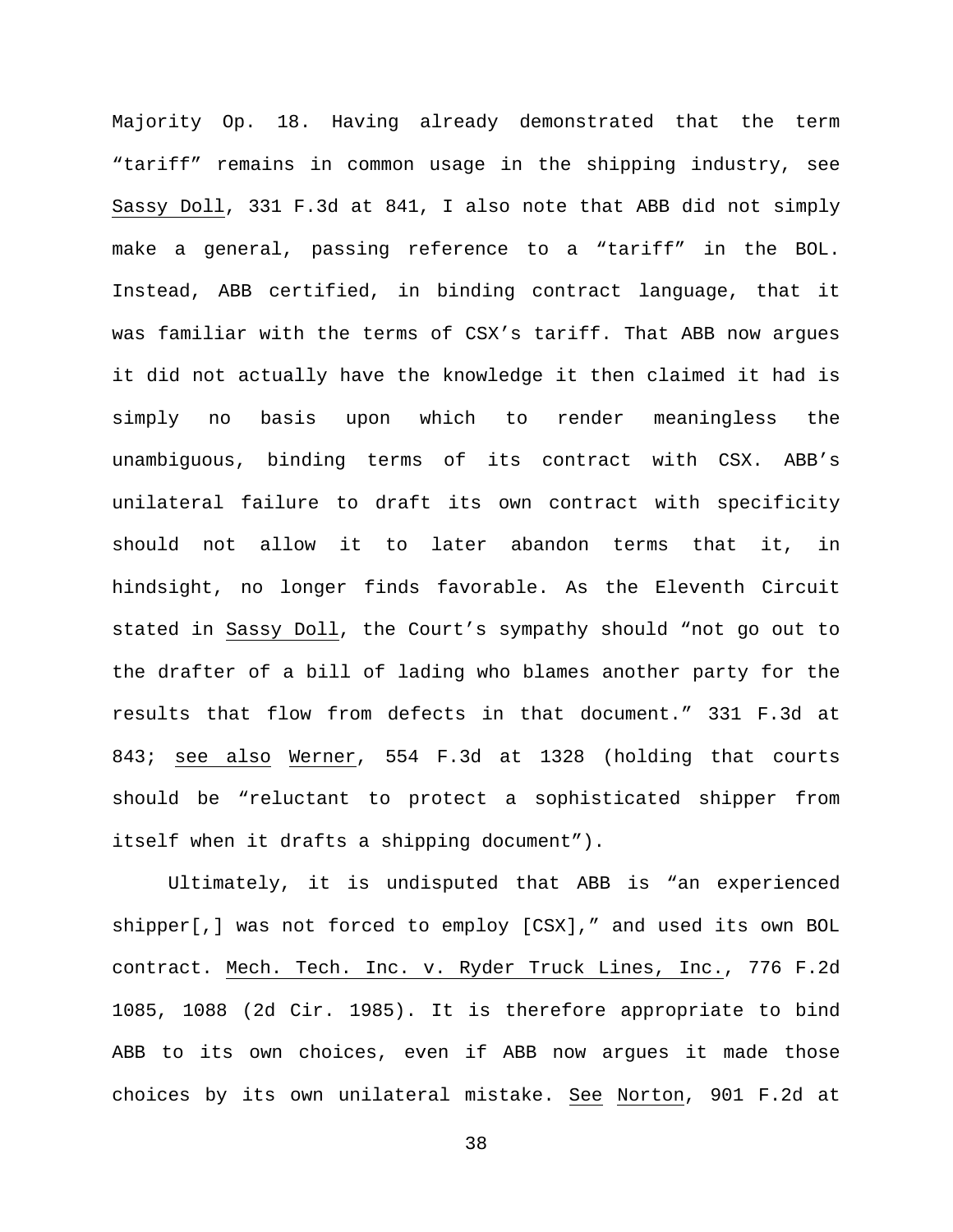830 ("Carriers should not be held to a standard that would impose liability on them due to a unilateral mistake by an experienced shipper."); see also Siren, 249 F.3d at 1272 (refusing to reform a shipping contract subject to the Carmack Amendment when the shipper made a unilateral mistake). As expressly contemplated in Siren, ABB "agree[d] in writing to a limitation of liability" by "prepar[ing] a bill of lading which incorporate[d] [CSX's] tariff by reference," and CSX's tariff "contain[ed] an applicable limitation of liability provision." Siren, 249 F.3d at  $1270.^{10}$  $1270.^{10}$  $1270.^{10}$  As the Eleventh Circuit noted in Werner, "the [Carmack Amendment] requires nothing more than a valid written contract between the parties establishing a reasonable value for the purpose of limiting the liability of the carrier." 554 F.3d at 1328 (quoting Siren, 249 F.3d at 1271.)

#### III

For all the foregoing reasons, I conclude that the BOL, incorporating Price List 4605 and its limitation on liability,

<span id="page-38-0"></span> $10$  The majority opinion rejects these cases, each of which apply the doctrine of unilateral mistake in the Carmack Amendment context, by stating, without citation to any<br>authority, that the Carmack Amendment overrides standard authority, that the Carmack Amendment overrides<br>principles of contract interpretation by "unam interpretation by "unambiguously impos[ing] the risk of error on one particular party, the carrier, to the exclusion of the other party, the shipper." Majority Op. 24.